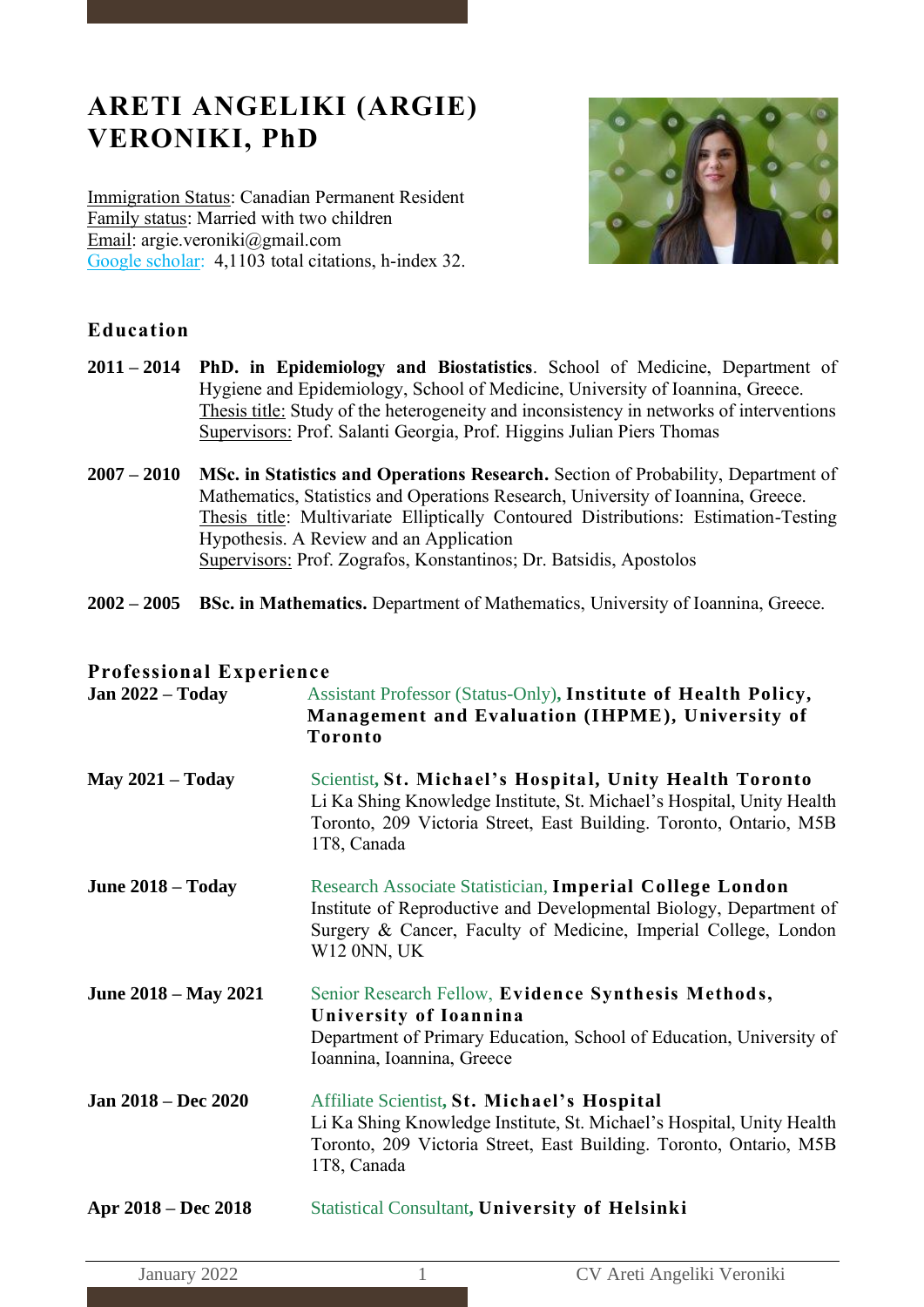|                                               | Provided advanced statistical consultations for CLUE Working Group<br>project analyses (Finland)                                                                                                                                               |
|-----------------------------------------------|------------------------------------------------------------------------------------------------------------------------------------------------------------------------------------------------------------------------------------------------|
| Jul 2017 – Dec 2017                           | Scientist, St. Michael's Hospital<br>Li Ka Shing Knowledge Institute, St. Michael's Hospital, 209 Victoria<br>Street, East Building. Toronto, Ontario, M5B 1T8, Canada                                                                         |
| Jul 2014 - Jul 2017                           | Post-Doctoral Fellow, St. Michael's Hospital<br>Knowledge Translation Program, Li Ka Shing Knowledge Institute, St.<br>Michael's Hospital and University of Toronto. Toronto, Ontario,<br>Canada<br>Supervisor: Prof. Straus, Sharon Elizabeth |
| Dec 2013 – Jun 2014                           | <b>Statistical Consultant, Enhance Reviews Ltd</b><br>Conducted statistical analysis for the systematic review, UK                                                                                                                             |
| Nov 2010 – Mar 2014                           | Research Associate, University of Ioannina<br>Department of Hygiene and Epidemiology, University of Ioannina<br>School of Medicine, Greece                                                                                                     |
| Parental leave                                |                                                                                                                                                                                                                                                |
| Apr 2019 – Sept 2019<br>Aug $2016 - Jan 2017$ | Maternity leave for my second child<br>Maternity leave for my first child                                                                                                                                                                      |

# **Distinctions, Student/Trainee and Research Awards**

### *Vivli Pioneer Award winning team*

From the Vilvi data sharing platform for conducting individual patient data analysis, Vivli Global Researchers and Key Stakeholders – Creating Impact, November 2020 <https://vivli.org/register-for-vivlis-annual-meeting-november-10th/> (and the *Vivli Global Data Sharing Innovator Award* [February 2021] to Dr. Straus, \$1,000 travel reimbursement for a future Vivli event)

# *Research Award / Polanyi Prizes*

From the government of Ontario in Canada in the field of Physiology / Medicine, \$ 20,000, November 2017

# *Presentation Award / Best Oral Presentation*

"An investigation of the impact of using different methods for network meta-analysis", [presented by Karahalios A.], Global Evidence Summit, Cape Town, South Africa, September 2017

### *Presentation Award / Excellence in Poster Presentation*

"Using Additive Models for Synthesizing Evidence on Complex Interventions Aimed at Falls Prevention", [presented by Daly C.H.],13th Annual Clinical Epidemiology and Biostatistics Research Day, McMaster University, Hamilton, Ontario, Canada, May 2016

# *Reviewer Award / Best Reviewer*

Prize for best reviewer for The BMJ for 2015, December 2015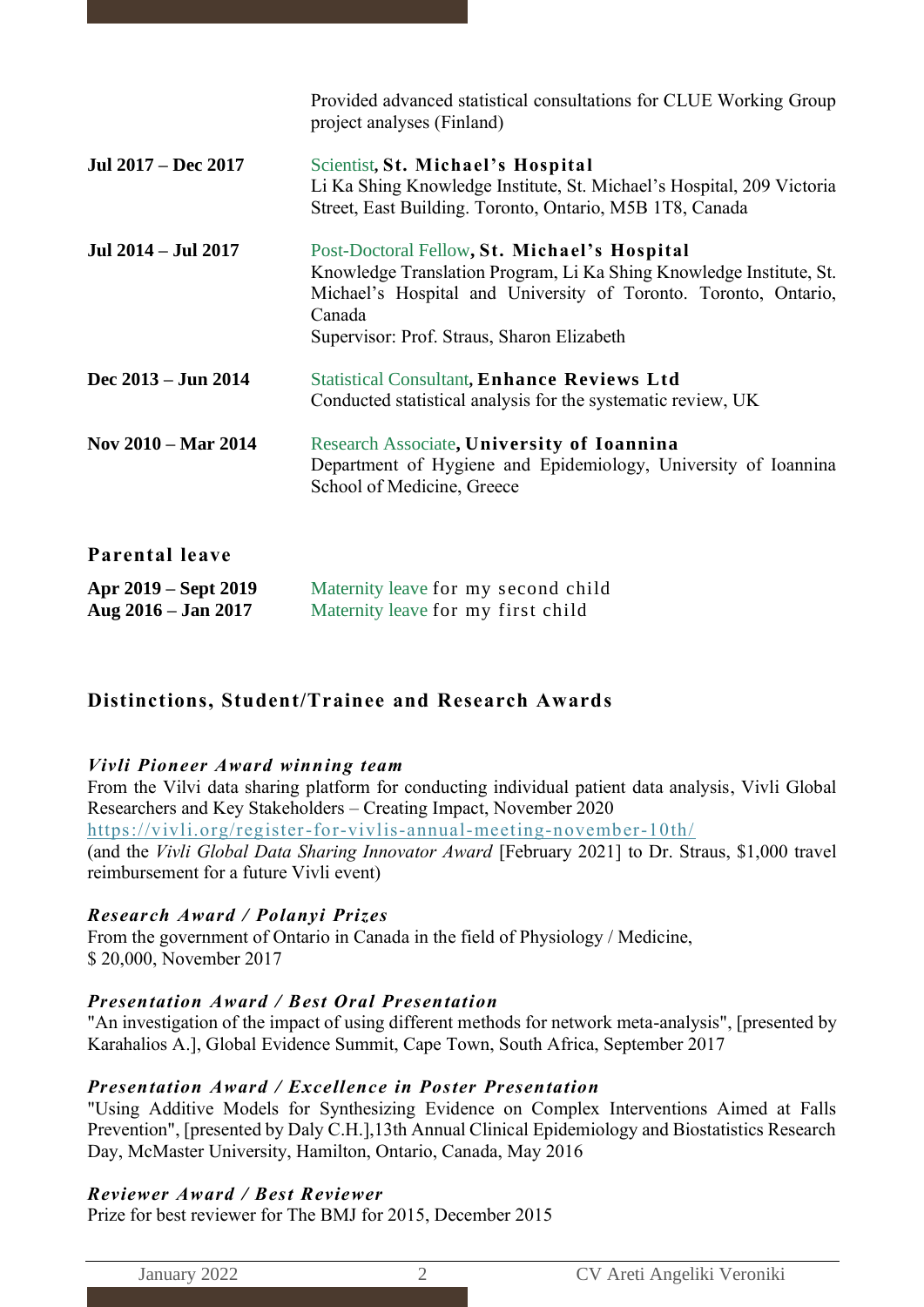# *Presentation Award / Best Oral Presentation*

"Evaluation of inconsistency in networks of randomized trials", 3rd Hellenic Forum of Public Health and Social Medicine, Athens, Greece, December 2012

# **Scientific Activities**

# **Co-Convenor**

• *Cochrane Statistical Methods Group* / Nov 2017 - Present

### **Senior Editor**

• *BMC Systematic Reviews* / Sept 2019 - Present

### **Associate Editor**

- *BMJ Evidence Based Medicine* / Jan 2021 Present
- *BMC Pilot and Feasibility Studies* / Jun 2018 November 2020
- *BMC Systematic Reviews* / Mar 2016 Aug 2019

# **Statistical Editor**

- *Cochrane Depression, Anxiety and Neurosis Group* publishing in the Cochrane Library / Jun 2015 - Present
- *Cochrane Developmental, Psychosocial and Learning Problems Group* publishing in the Cochrane Library / Jun 2012 - Present

# **Statistical Peer Reviewer for several scientific journals, including:**

- *BMC Medicine*
- *BMC Medical Research Methodology*
- *BMJ*
- *Biometrics journal*
- *Journal of Clinical Epidemiology*
- *PLOS One* / Dec 2015
- *Research Synthesis Methods*

# **Member of Committees:**

- Cochrane Comparing Multiple Interventions Methods Group <http://methods.cochrane.org/cmi> / Jan 2011 - Present
- Cochrane Statistical Methods Group <http://methods.cochrane.org/statistics> / Jan 2011 Present
- Cochrane Methods Individual Patients Data Meta-Analysis Group: [http://methods.cochrane.org/ipdma](http://methods.cochrane.org/ipdma%20/) / Dec 2015 - Present
- The pan-Canadian CIHR funded Drug Safety and Effectiveness Network (DSEN) team / Sept 2014 - Present

# **Research Funding**

# **FEB 2022 – FEB 2024 Co-Investigator**

*CIHR Project Grant: The Canadian Prehabilitation Network Review: a systematic review and component network meta-analysis to inform prehabilitation design and evaluation* Nominated Principal Applicant: Dr. Daniel I McIsaac.

Principal Applicants: Dr. Laura Sharon Boland, Mrs. Marlyn Gill Dr. Chelsia Ann Gillis, Dr. Brian Edward Hutton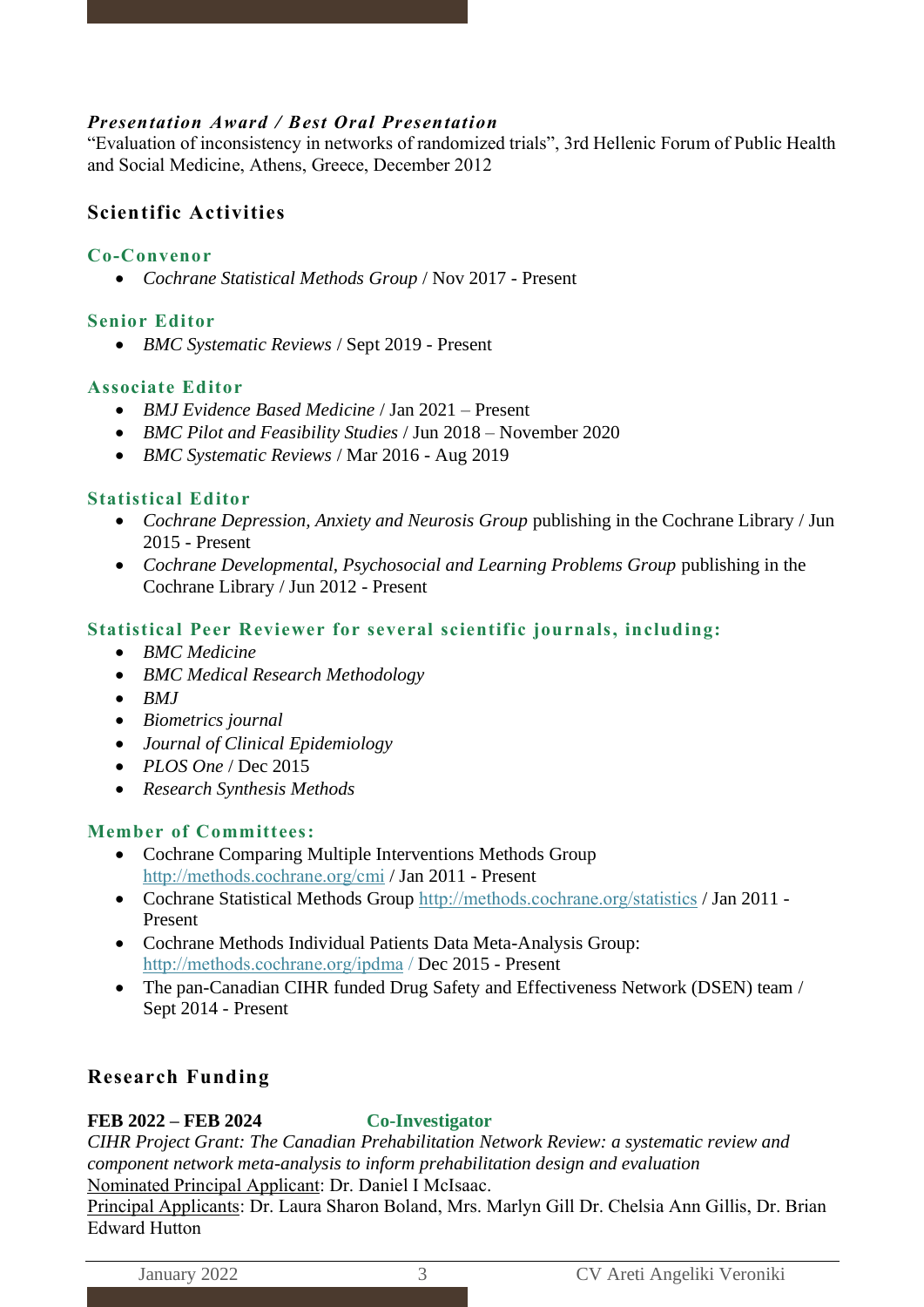Co-Applicants: Dr. S. Aucoin, Dr. R. Auer, Dr. P. Beaule, Dr. G. Bryson, Prof. F. Carli, Dr. A. Eskander, Dr. D. Fergusson, Dr. J. Fiore, Jr Dr. A. Forster, Dr. A. Grudzinski, Dr. J. Holroyd-Leduc, Dr. R. Khadaroo, Dr. M. Lalu, Dr. G. Martel, Dr. C. McCartney Docteure, J. Nantel Docteur, S. Poitras, Dr. C. Scheede-Bergdahl, Dr. M. Taljaard, **Dr. A. Veroniki,** Dr. D. Wijeysunder Total Funding: \$145,000

### **Jan 2021 – Jan 2023 Co-Investigator**

*CIHR Project Grant: RESILIENCE (RESponsive Inquiry Linking IntervENtions and Caregiving Experiences)*

Nominated Principal Applicant: Watt J.

Principal Knowledge User : B Liu

Principal Applicants: A Tricco; Z Goodarzi

Co-Applicants: **AA Veroniki**; B Hutton; C Lunny; D Seitz; E Dempsey; J Holroyd-Leduc; K Madden; L Fox; L Weeks; M Dasgupta; M von Maltzahn; M Vyas; N Virk; P Roach; SE Straus; T Fahim; Z Ismail

Collaborators: C Retzlaff; C Talbot-Hamon; D Gaetano; I Holubiec; J Basran; J Dunstan; J McGowan; J Silvius; K Babb; K Cicerella; L Grossman; L Poole; L Torbiak; M Carmichael; M Zorzitto; R Beleno; R Devitt; R Marple; S Rodger; V Ewa; W Hykaway Total Funding: \$100,000

#### **May 2020 – Nov 2020 Co-Investigator**

*CIHR Knowledge Synthesis: COVID-19 in Mental Health & Substance Use – Depression In community Residing Elders (DIRE): A Rapid Review and Network Meta-Analysis of Depression Telemedicine Treatments for Older Adults Living in the Community* Nominated Principal Applicant: Goodarzi Z.S. Principal Applicants: Holroyd-Leduc J.M, Watt J. Co-Applicants: Ewa V, Fox L, Ismail Z, Kirkham J, Liu B, Seitz D, Straus SE, Tricco AC, **Veroniki AA.**

Total Funding: \$50,000

### **Sept 2019 – Sept 2022 Collaborator**

*Canadian Institutes of Health Research (CIHR) Drug Safety and Effectiveness Network (DSEN) Team Grant. Methods and Applications Group For Indirect Comparisons Collaborating Centre* Nominated Principal Investigator: Tricco A.

Principal Applicants**:** Wells G, Straus SE, Moher D, Hutton B. Co-As: Abou-Setta A, Hazelwood G, Hossain A, Presseau J, Reeves B, Stevens A, Thavorn K, Watt J, Hemmelgarn B, Kelly S. Collaborators: Bouck Z, Catala-Lopez F, Clement F, Coyle D, Dolovich L, Elliott J, Garritty C, Gill P, Isaranuwatchai W, Kanji S, Kastner M, Klarenbach S, Loeb M, Loke Y, Manns B, McDonald E, Pham B, Rice D, Shea B, Sketris I, Stacey D, Tugwell P, **Veroniki AA,** Knowledge Users: Proctor A, Tunis M, Jordan Z, Langlois E. Total Funding: \$ 4,199,027

### **Jul 2017 – Jul 2022 Co-Investigator**

*CIHR SPOR – Guidelines and Systematic Review. SPOR Evidence Alliance* Nominated Principal Investigator: Tricco A.

Principal Investigators: Abou-Setta A, Clement F, Colquhoun H, Curran J, Godfrey C, Isaranuwatchai W, LeBlanc A, Li L, Moffitt P, Moher D, Straus S.

Co-Investigators: Armson H, Aston M, Barnabe CCM, Baxter N, Bornstein S, Brouwers M, Cepanec D, Cheng D, Coyle D, Demczuk L, Desroches S, Dolovich L, Etowa J, Farrell B, Ferrari M, Fiest KM, Florez I, Gagliardi A, Gagnon MP, Gaudine A, Giguere A, Goodarzi Z, Goodridge D, Graham I, Hall A, Hamid J, Hemmelgarn B, Horsley T, Ivers N, Iyer S, Jull J, Keeping-Burke L, Klassen T, Lal S, Legare F, Luctkar-Flude M, MacArthur C, MacDonald M, MacKinnon K, Manns B, Martin J,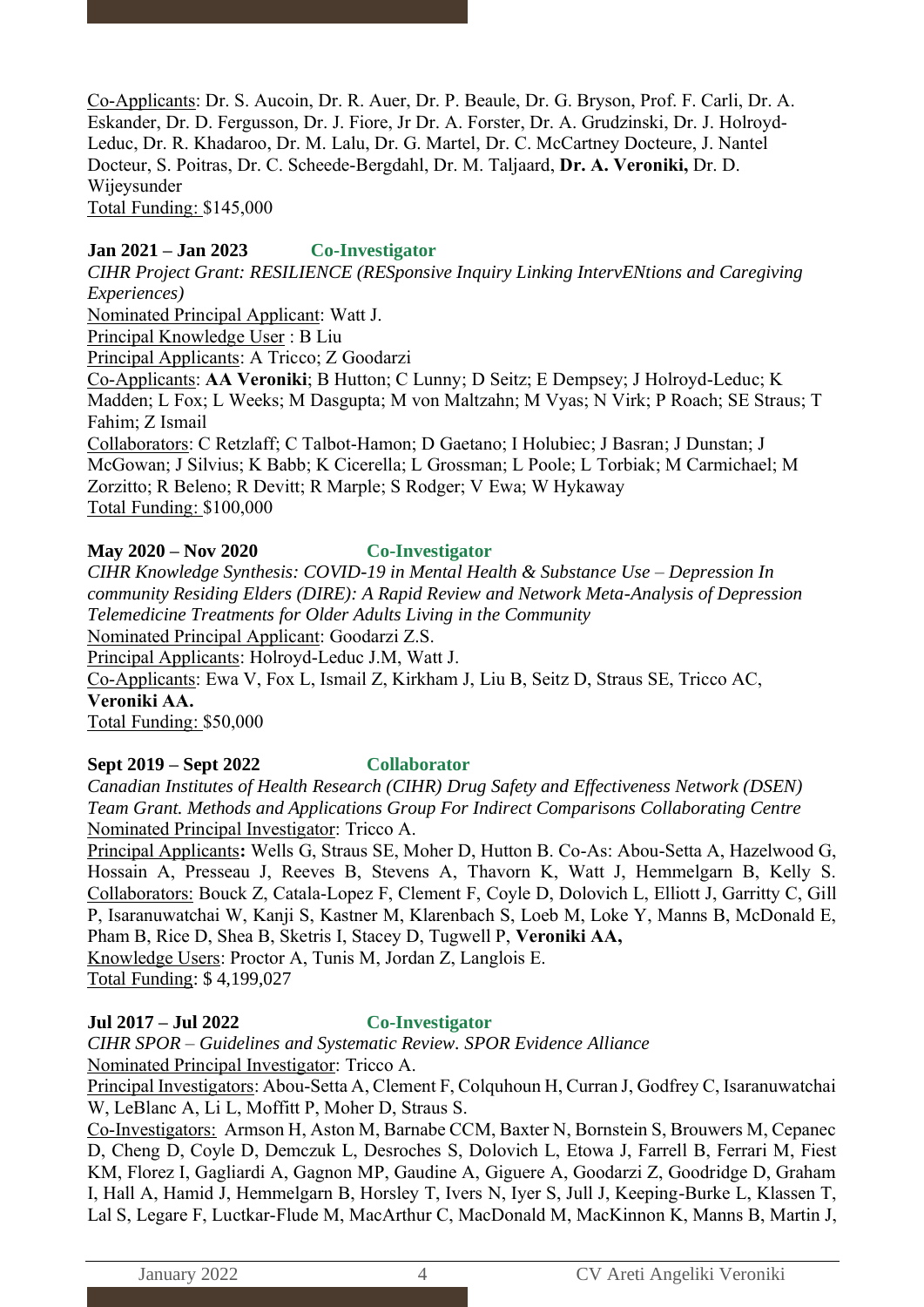McGowan J, McCabe C, Mitton C, Morin S, Murphy A, O'Brien MA, Ouimet M, Paulden M, Polard S, Porr C, Rieger K, Rochon P, Ross-White A, Rotter T, Scott S, Sears K, Shah J, Sibley K, Small S, Snelgrove-Clarke E, Stelfox HT, Squires J, Stranges S, Szatmari P, Temple B, Thavorn K, Tonelli M, Vandyk A, **Veroniki AA**, Walker J, Wilson R, Woo K, Woodgate R, Young N, Zomahoun H. Co-Knowledge Users: Abbott J, Alikhan M, Barker K, Beben N, Clifford T, Courey L, Critchley K, Gall-Casey C, Hayes A, Holmes B, Krupka F, McMurtry S, Mitchell C, Moore J, Proctor A, Robertson I, Robinson B, Rodin R, Roy D, Sonier-Ferguson B, Teare G, Thombs B. Collaborators: Baidoobonso S, Barrett B, Basran J, Ben Charif A, Bhattacharyya O, Blaine C, Blondal E, Brunnhuber K, Clarke M, Cook JL, Dhalla I, Donnan JR, Dowling L, Downey M, Elliott M, Glasziou P, Goldsmith C, Grunfeld E, Gulmezoglu AM, Harvey J, Ho J, Hoens A, Hwee J, Irlbacher-Fox S, Jordan Z, Klarenbach S, Klinger C, Koehn C, Lachance C, Langlois E, Leese J, Lindeman C, Loeb M, MacDonald G, Majnemer A, Mantla L, Marshall D, McKinnon A, Medves J, Menear M, Mittman BS, Mrklas K, Murphy T, Nice-Sanon P, Noseworthy T, Outschoorn A, Oxland P, Page M, Paus-Jenssen E, Paynter M, Pham B, Proteau JF, Rabeneck L, Rockliff D, Soobiah C, Stewart L, Strifler L, Valentine P, Watt J, Whiteside C, Wilhelm L, Winkelman I, Woo J, Young LE, Yu C; Total Funding: \$ 4,997,000 (Matched Funds: \$10,829,000)

### **Jul 2017 – Jun 2024 Co-Investigator**

*CIHR Foundation Grant - Sustaining Evidence-Based Chronic Disease Management.*  Primary Investigator: Straus S.E.

Co-Investigators: Dolovich L, Glasziou P, Graham I, Hamid J, Hemmelgarn B, Isaranuwatchai W, Legare F, Majumdar S, Presseau J, Proctor E, Sale J, Shepperd S, Squires J, Stelfox T. Tonelli M, Tricco Ac, Van Der Weijden T, **Veroniki AA,** Beben N, Brownson R, Chambers D, Edwards A, Fairclough L, Hoens A, Holmes B, Liu B, Michell K, Moore J, Srinivasan V, Thompson K, Valentine P.

Collaborators: Strifler L. Total Funding: \$ 3,075,577

# **May 2017 – May 2018 Collaborator**

*Critical Care Strategic Clinical Network Late Life Issues Team Seed Grant Competition. Comparative safety and efficacy of pharmacological and non-pharmacological interventions for the behavioural and psychological symptoms of dementia: A systematic review and network metaanalysis.*

Primary Investigators: Goodarzi Z.; Watt J. Collaborators: **Veroniki A.A.;** Straus S.E.; Tricco A.C.; Total Funding: \$ 10,000

# **May 2016 – May 2018 Co-investigator**

*World Health Organization. Alliance for Health Policy and Systems Research – A Proposal for Technical Services Agreement. Research Contract.* 

Primary Investigators: Tricco A.C.; Straus S.E.

Co-Investigators: **Veroniki A.A.**; Pham B.; Isaranuwatchai W.; Robson R.; Total Funding: \$ 129,500

# **Mar 2015 – Mar 2016 Co-investigator**

*CIHR Catalyst Grant: Methods in Post-Market Drug Safety and Effectiveness; Estimation of the*  level of inconsistency among sources of evidence that are commonly found in published networks of *trials*

Principal Investigators: Tricco A. C.; Straus S. E.;

Co-Investigators: **Veroniki A.A.;** Hamid J. S.; Collaborators: Jesmin A.; Chaimani A.; Epworth A.; Gianatsi M.; Higgins J.P.T.; Jackson D.; Nikolakopoulou A.; Salanti G.; Sullivan S.; Vafaei A.; White I.; Zarin W.;

Total Funding: \$100,000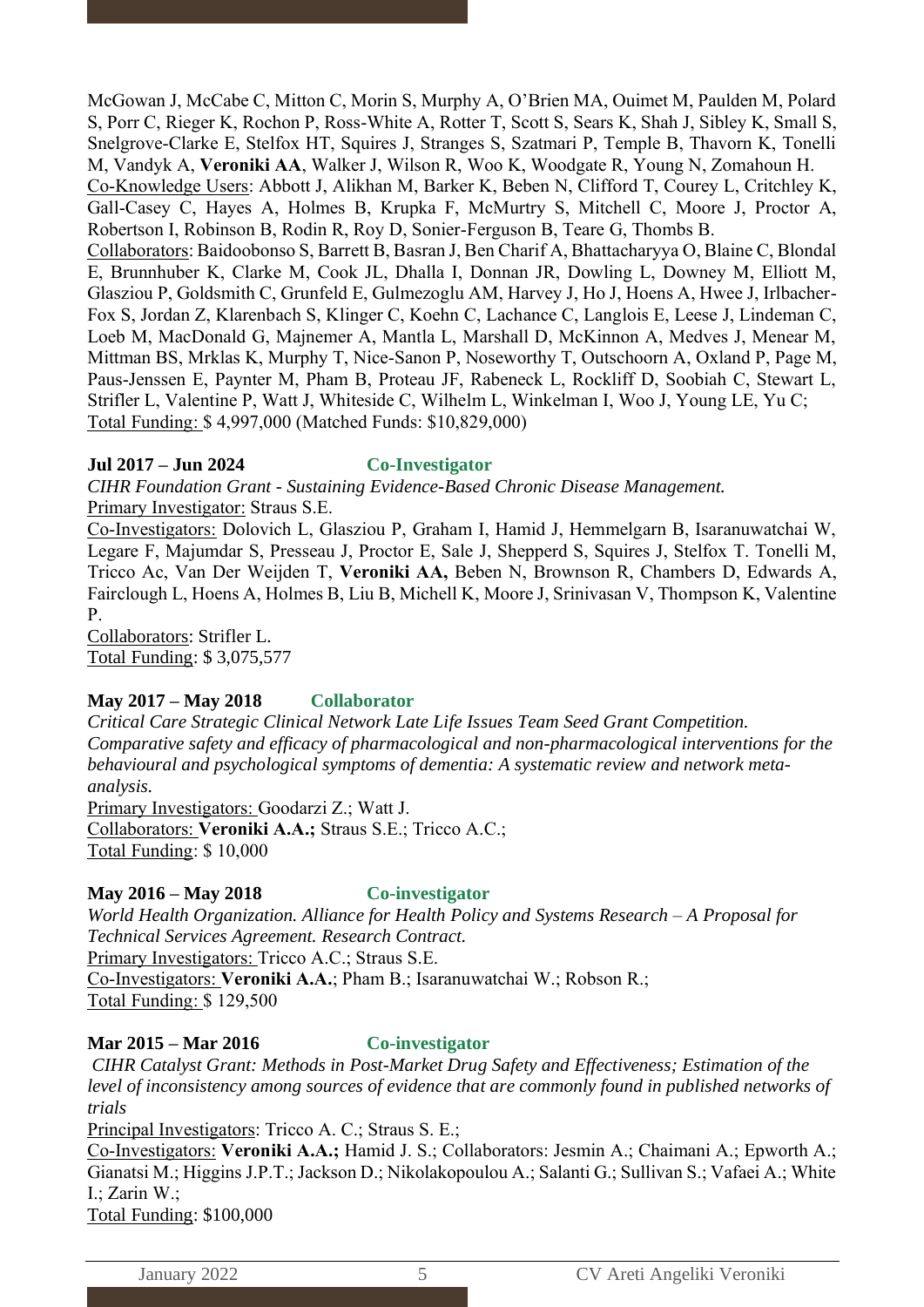(I conceived and designed this grant, but I was unable to be the principal investigator, as I was a post-doctoral fellow when it was submitted)

### **Jan 2016 – Jan 2017 Co-investigator**

*CIHR Knowledge Synthesis Grant, Spring 2015: Safety and effectiveness of long-acting versus intermediate-acting insulin for patients with type 1 diabetes: a systematic review and individual patient data network meta-analysis (IPD-NMA)*

Project Leaders: Tricco A. C.; Straus S. E.;

Project Experts**: Veroniki A.A.;** Hamid J. S.; Peterson R.; Yu C.; Daly C.;

Collaborators: Skidmore B., Salanti G.;

Total Funding**:** \$100,000

(I conceived and designed this grant, but I was unable to be the principal investigator, as I was a postdoctoral fellow when it was submitted)

### **Jan 2015 – Jan 2018 Co-applicant**

*Canadian Agency for Drugs and Technologies in Health Knowledge Synthesis Research Services; RFSO # C-142040 for Knowledge Synthesis Service Team* Principal Investigator: Straus S. E.; Co-applicants**:** Cogo E.; Hamid J. S.; Hoch J.; Isaranuwatchai W.; McGowan J.; **Veroniki A.A**.; Total Funding**:** \$100,000

### **Sept 2014 – Sept 2019 Collaborator**

*CIHR/DSEN; Methods and Applications Group for Indirect Comparisons Collaborating Centre* Principal Investigators: Hutton B.; Moher D.; Straus S. E.; Tricco A. C.; Wells G.; Co-investigators and collaborators**:** Bjerre L.; Cameron C.; Clifford T.; Coyle D.; Fergusson D.; Finkelstein Y.; Grimshaw J.; Hartling L.; Hayden J.; Hemmelgarn B.; Lee K.; Majumdar S.; Reeves B.; Shea B.; Shunneman H.; Stacey D.; Sullivan S.; Thabane L.; Tugwell P.; **Veroniki A.A.;** Total Funding**:** \$7,000,000

### **Mar 2015 – Mar 2015 Co-Investigator**

*Canadian Agency for Drugs and Technologies in Health. Can we leverage systematic reviews to identify studies for inclusion in a network meta-analysis? 15- 0313- SPA. Research contract.* Primary Investigators: Tricco A. C.; Straus S. E.; Co-investigators**: Veroniki A.A.;** Total Funding: \$50,000

# **Scholarships/Salary Grants**

### **Mar 2020 – May 2021 European Social Fund- ESF**

*Partnership Agreement for the Development Framework 2014-2020 and European Structural and Investment Funds (ESIF). Extension of Network Meta-analysis for the comparison of multiple Diagnostic tests.*

Nominated Principal Investigator: **Veroniki AA.** 

Co-Applicants: Mavridis D, Tsokani S, Paraskevaidis E. Total Funding**:** 45,500€

# **Jan 2020 – Jan 2022 State Scholarships Foundation (SSF)**

*Extending the methodology of network meta-analysis using individual patient data;* Total Funding: 26,400€

(Although successful, I declined this salary grant since I had to select between SSF and ESF which were both available during the same period)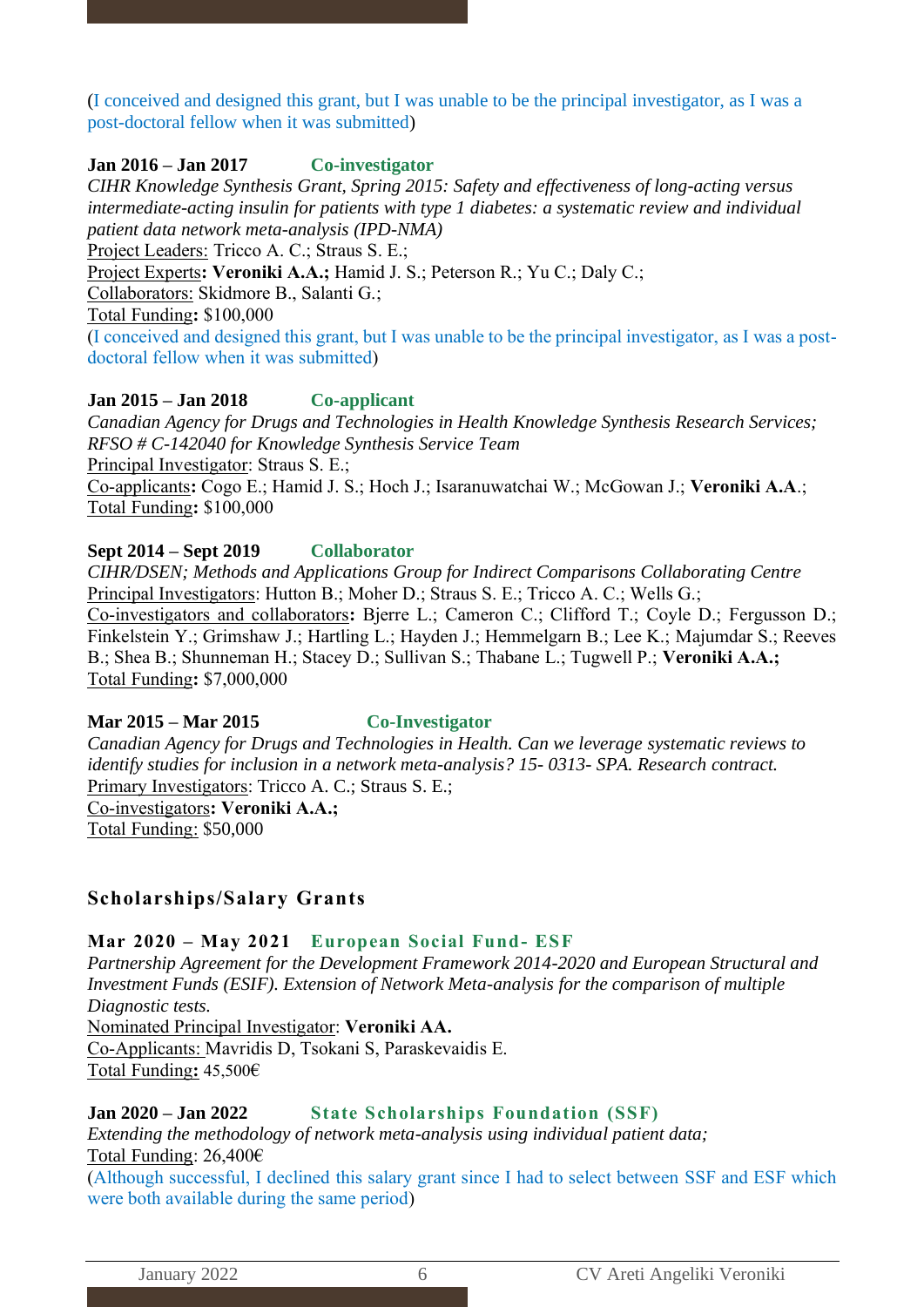# **Apr 2015 – Apr 2016 Canadian Institutes of Health Research**

*Drug Safety and Effectiveness Cross-Disciplinary Training (DSECT) program* Total Funding: \$10,000

**Apr 2015 – Aug 2017 Canadian Institutes of Health Research** Banting Postdoctoral Fellowship; Evaluation of consistency in networks of interventions using individual patient data Total Funding: \$140,000

# **Teaching Experience**

- **Adjunct Professor of the BSc course** 'Educational Research Methodology II' Department of Primary Education, University of Ioannina, **February 2020 to June 2020**, Ioannina, Greece (360 undergraduate students).
- **Adjunct Professor of the BSc course** 'Statistics in Social Sciences' Department of Primary Education, University of Ioannina, **February 2020 to June 2020**, Ioannina, Greece (40 undergraduate students).
- **Adjunct Professor of the MSc course** 'Inferential Statistics for Educational Research' Department of Philosophy, University of Ioannina, **February 2020 to June 2020**, Ioannina, Greece (9 postgraduate students).
- **Adjunct Professor of the MSc course** 'Descriptive Statistics for Educational Research' Department of Philosophy, University of Ioannina, **October 2019 to January 2020**, Ioannina, Greece (9 postgraduate students).
- **Co-facilitated and lectured the MSc course** 'Statistical Analysis and Research Design' Department of Primary Education, School of Education, University of Ioannina, **November to December 2018**, Ioannina, Greece (30 MSc students attended).
- Invited lecture: **Lecturer of 1-module course (webinar) '**Methods to estimate the between-study variance and to calculate uncertainty in the estimated overall effect size' Cochrane Training, **October 2018** (111 attendees; [https://training.cochrane.org/resource/methods-estimate](https://training.cochrane.org/resource/methods-estimate-between-study-variance-and-calculate-uncertainty-estimated-overall-effect)[between-study-variance-and-calculate-uncertainty-estimated-overall-effect\)](https://training.cochrane.org/resource/methods-estimate-between-study-variance-and-calculate-uncertainty-estimated-overall-effect).
- **Lecturer of the 3-day course Meta-Research**, **September 2018**, Imperial College, London, UK (20 graduate epidemiologists and methodologists attended).
- **Lecturer of the 3-day course Network Meta -analysis**, **July 2018**, Institute for Medical Technology Assessment B.V., Erasmus University, Rotterdam, The Netherlands (30 graduate methodologists and statisticians attended).
- Invited lecture: **Lecturer of 1-module course (webinar)** 'Contacting authors to retrieve individual patient data: a randomized controlled trial' 2017 DSECT Seminar Series, **May 2017**, St. Michael's Hospital, Toronto, Ontario, Canada (20 undergraduate students attended; [http://www.safeandeffectiverx.com/events/view/55\)](http://www.safeandeffectiverx.com/events/view/55).
- Invited lecture: **Lecturer of 1-module course (webinar) '**Introduction to Meta-analysis: Dealing with between-study heterogeneity' WHO Technical Assistance Center Program (providing methodological support to 3 WHO-funded systematic review centers from low-income economy countries (Lebanon, Ethiopia, South Africa)), **October 2017**, St. Michael's Hospital, Toronto, Ontario, Canada (20 graduate clinicians and methodologists attended).
- Invited lecture: **Lecturer of 1-module course (webinar) '**Introduction to Meta-analysis' WHO Technical Assistance Center Program (providing methodological support to 3 WHOfunded systematic review centers from low-income economy countries (Lebanon, Ethiopia, South Africa)), **January 2017**, St. Michael's Hospital, Toronto, Ontario, Canada (20 graduate clinicians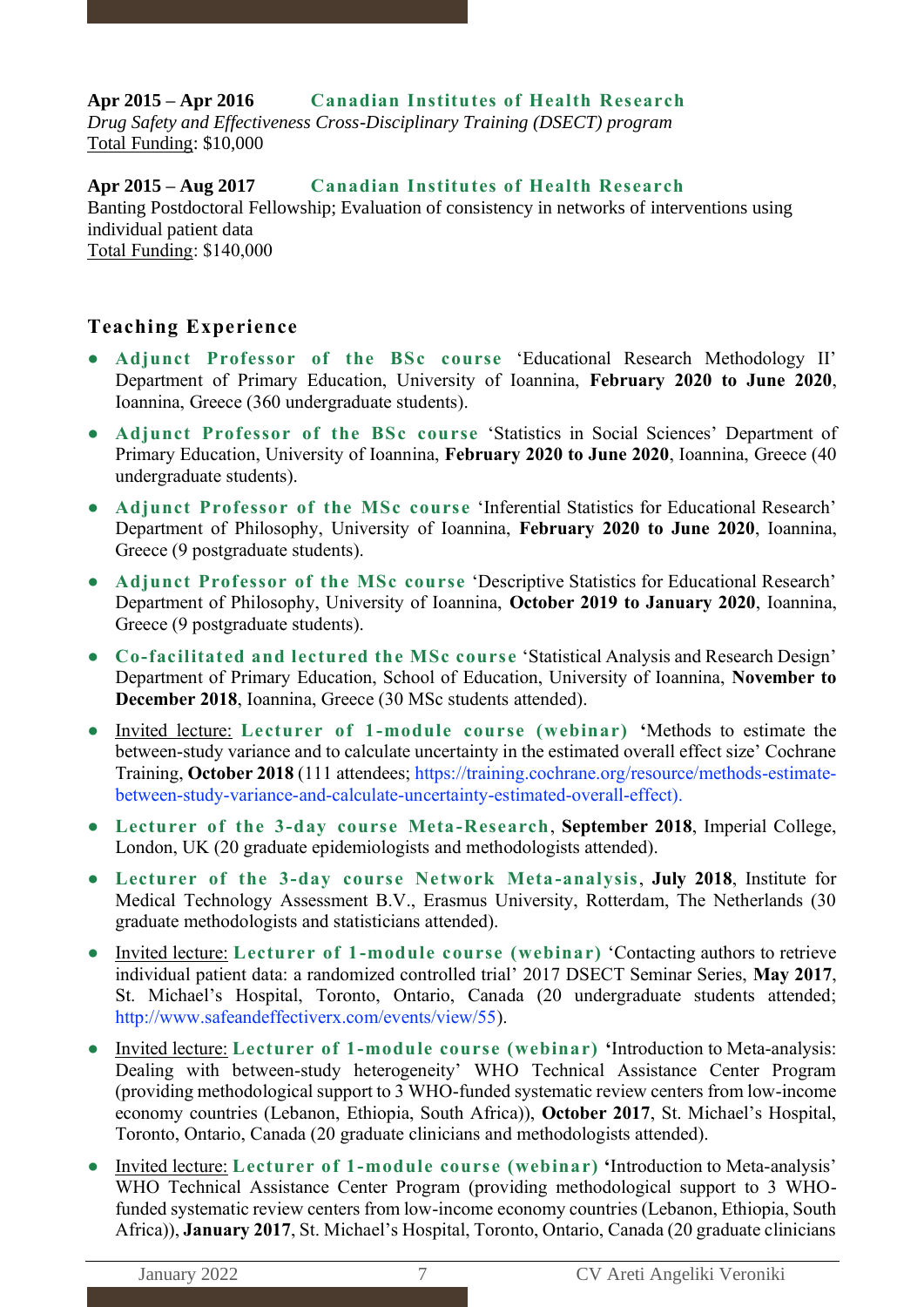and methodologists attended).

- Invited lecture: **Lecturer of 1-module course '**Network Meta-Analysis of RCTs' Statistical and Methodological Issues in Controlled Clinical Trials, **March 2016**, Health Research Methodology (HRM) Program, McMaster University, Hamilton, Ontario, Canada (10 undergraduate students attended).
- **Lecturer of 1-module course '**How do we conduct a meta-analysis in a systematic review?' Systematic Review Course, **May 2015**, Li Ka Shing Knowledge Institute, St. Michael's Hospital, Toronto, Ontario, Canada (12 undergraduate students attended).
- **Lecturer of 1-module course '**Data extraction and effect sizes for dichotomous and continuous data with application in RevMan' and **co-facilitated** the entire seminar Systematic Reviews and Meta-analysis, **April 2014**, Ioannina, Greece (15 graduate clinicians and statisticians attended).
- **Co-facilitated the seminar Medical Statistics**, November 2013, Ioannina, Greece (15 graduate clinicians and statisticians attended).
- **Co-facilitated and lectured the BSc course '**Medical Mathematics and Biostatistics' Department of Hygiene and Epidemiology, School of Medicine, University of Ioannina, **November 2011 to December 2013**, Ioannina, Greece (125 undergraduate students attended).
- **Co-facilitated and lectured the BSc course** 'Hygiene & Epidemiology' Department of Hygiene and Epidemiology, School of Medicine, University of Ioannina, **November 2011 to December 2013**, Ioannina, Greece (125 undergraduate students attended).

### **Mentoring Activities and Supervision**

#### **Jun 2019 – Today Co-Supervisor**

*Imperial College London*

Dr. Antonis Athanasiou – Thesis Title: *Reproductive and oncological morbidity after treatment for Cervical intraepithelial neoplasia (CIN)*

#### **Feb 2019 – Today Member of PhD thesis committee**

*University of Ioannina*

Ms. Sofia Tsokani – Thesis Title: *Statistical models for quantitative evidence synthesis with an emphasis on network meta-analysis and on meta-analysis of diagnostic tests*

### **Jun 2016 – Mar 2019 Member of PhD thesis committee**

*University of Toronto*

Dr. Jennifer Watt – Thesis Title: *Safety and efficacy of pharmacological and non-pharmacological treatments for the behavioural and psychological symptoms of dementia (BPSD)*

### **Jun 2018 – May 2021 Mentor/Statistical Advisor**

*University of Ioannina* Provide mentoring and statistical advice to:

- 1 post-doctoral fellow: Dr. Stella Zevgiti
- 4 PhD students: Ms. Katerina-Maria Kontouli, Ms. Sofia Tsokani, Mr. George Seitidis, Mr. Christos Christogiannis

Previous mentees, *research associate*: Mr. Agapios Panos, *PhD student*: Dr. Maria Petropoulou

# *Imperial College London*

# **Jun 2018 – Today Mentor/ Statistical Advisor**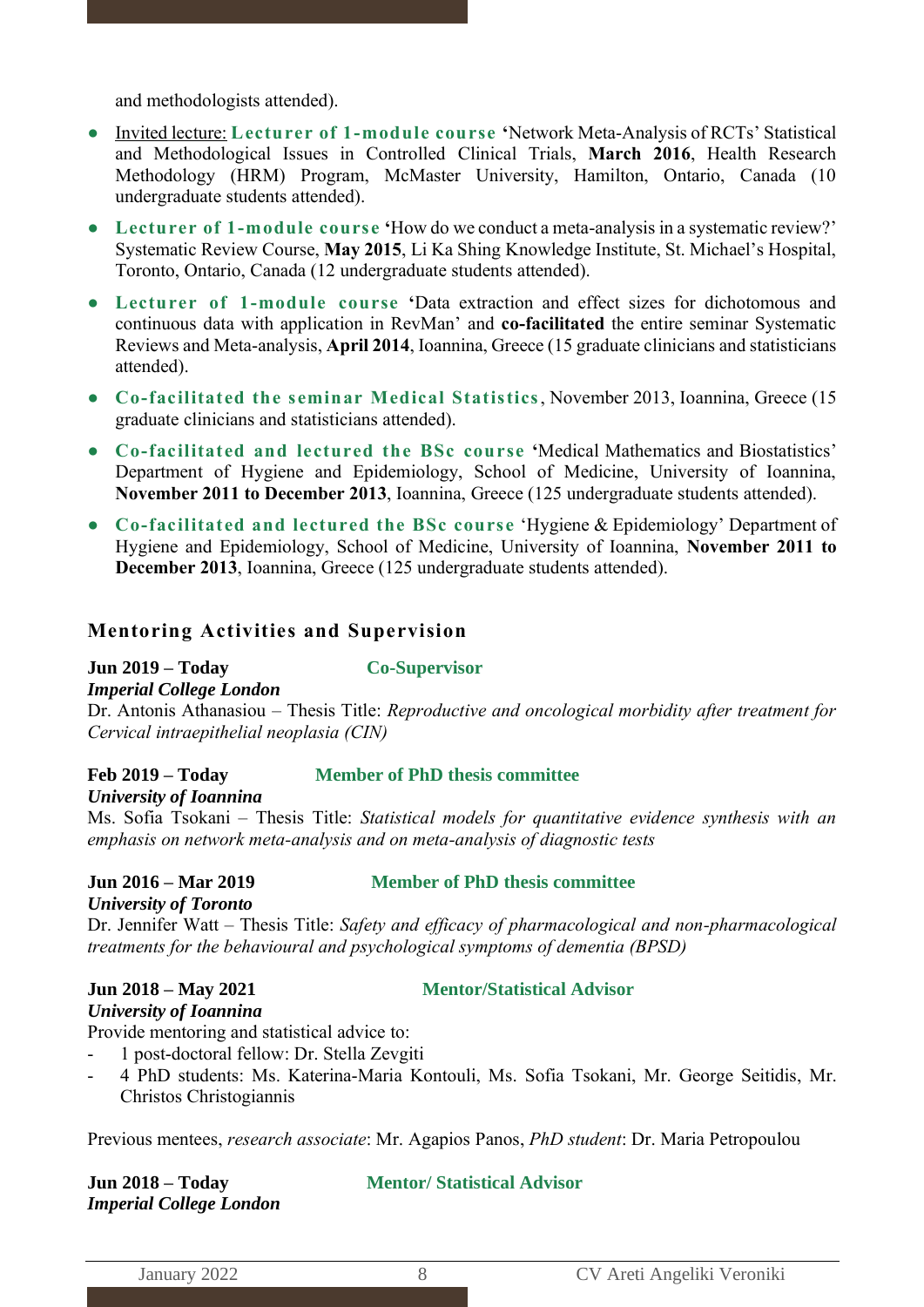Provide mentoring and statistical advice to the *PhD students*: Dr. Sarah Lever, Dr. Antonis Athanasiou, Dr. Konstantinos Kechagias, Dr. Menelaos Tzafetas

# *St. Michael's Hospital*

**Jul 2014 – Today Mentor/ Statistical Advisor**

Provide statistical advice to the research coordinators/assistants in the Knowledge Synthesis team

Previous mentees, *research coordinators/assistants*: Ms. Krystle Amog, Ms. Jesmin Antony, Ms. Huda Ashoor Ms. Elise Cogo, Ms. Theshani De Silva, Ms. Ana Guzman, Ms. Susan Le, Ms. Patricia Rios, Ms. Myanca Rodrigues, Ms. Inthuja Selvaratnam, Ms. Shazia Siddiqui, Ms. Sonia Thomas, Ms. Wasifa Zarin, *PhD students*: Mr. Erik Blondal, Ms. Caitlin Daly, Ms. Joycelyne Ewusie, Dr. Meghan Elliott, Ms. Deanna Mora, Dr. Charlene Soobiah, Dr. Lisa Strifler, Dr. Jennifer Watt, *Post-doctoral fellows*: Dr. Chantelle Lachance, Dr. Jennifer Gillis

**Jul 2015 – January 2018 Statistical Advisor** *McMaster University* Previous mentees, *PhD students*: Dr. Ivan Florez, Dr. Negm Ahmed, Dr. Nigar Sekercioglu

# **Interviews and Media Relations**

- 1. Comparative Safety of Anti-Epileptic Drugs: Epilepsy drugs pose risks to developing brains, study suggests. Spectrum: [http://spectrumnews.org](http://spectrumnews.org/) August 2017.
- 2. Polanyi Prize 2017 video:<http://www.vvcnetwork.ca/maesd/polanyi2017/>, and press links: Council of Ontario Universities: [http://cou.on.ca/articles/polanyi-prizes-turn-30/,](http://cou.on.ca/articles/polanyi-prizes-turn-30/) University of Toronto News: [https://www.utoronto.ca/news/two-and-coming-u-t-researchers-win-polanyi](https://www.utoronto.ca/news/two-and-coming-u-t-researchers-win-polanyi-prize)[prize](https://www.utoronto.ca/news/two-and-coming-u-t-researchers-win-polanyi-prize) and [http://news.artsci.utoronto.ca/all-news/global-lens/two-coming-u-t-researchers-win](http://news.artsci.utoronto.ca/all-news/global-lens/two-coming-u-t-researchers-win-polanyi-prize-including-economist-ismael-mourifie/)[polanyi-prize-including-economist-ismael-mourifie/,](http://news.artsci.utoronto.ca/all-news/global-lens/two-coming-u-t-researchers-win-polanyi-prize-including-economist-ismael-mourifie/) St. Michael's Hospital Newsroom: [http://www.stmichaelshospital.com/media/detail.php?source=hospital\\_news/2017/1116,](http://www.stmichaelshospital.com/media/detail.php?source=hospital_news/2017/1116) Le Lézard:<http://www.lelezard.com/en/news-15305592.htm> , CISION: [http://www.newswire.ca/news-releases/excellence-in-ontario-university-research-honoured-as](http://www.newswire.ca/news-releases/excellence-in-ontario-university-research-honoured-as-the-polanyi-prizes-turn-30-657728483.html)[the-polanyi-prizes-turn-30-657728483.html](http://www.newswire.ca/news-releases/excellence-in-ontario-university-research-honoured-as-the-polanyi-prizes-turn-30-657728483.html)

# **Publications**

#### **Journal Articles**

- 1. **Veroniki A.A.**, Seitidis G., Tsivgoulis G., Katsanos A.H., Mavridis D. An introduction to individual participant data meta-analysis. *BMJ Evidence-Based Mental Health;* 2021 (under review)
- 2. **Veroniki A.A.**, Tsokani S., Agarwal R., Pagkalidou E., Rücker G., Takwoingi Y., Mavridis D. Diagnostic test accuracy network meta-analysis methods: A scoping review and empirical assessment. *J. Clin. Epidemiol;* 2021 (under review)
- 3. Kechagias K.S., Kalliala I., Bowden S.J., Athanasiou A., Paraskevaidi M., Paraskevaidis E., Dillner J., Nieminen P., Strander B., Sasieni P., **Veroniki A.A.,** Kyrgiou M., The role of HPV vaccination on HPV infection and recurrence of HPV-related disease after local surgical treatment: a systematic review and meta-analysis. *BMJ*; 2021 (under review)
- 4. Trujillo-Gómez J., Arango-Ferreira C., Atehortúa-Muñoz S., Jimenez-Villegas M.J., Serrano-Tavares C., Tsokani S., **Veroniki A.A.**, Florez I. Diagnostic accuracy of the Biofibre®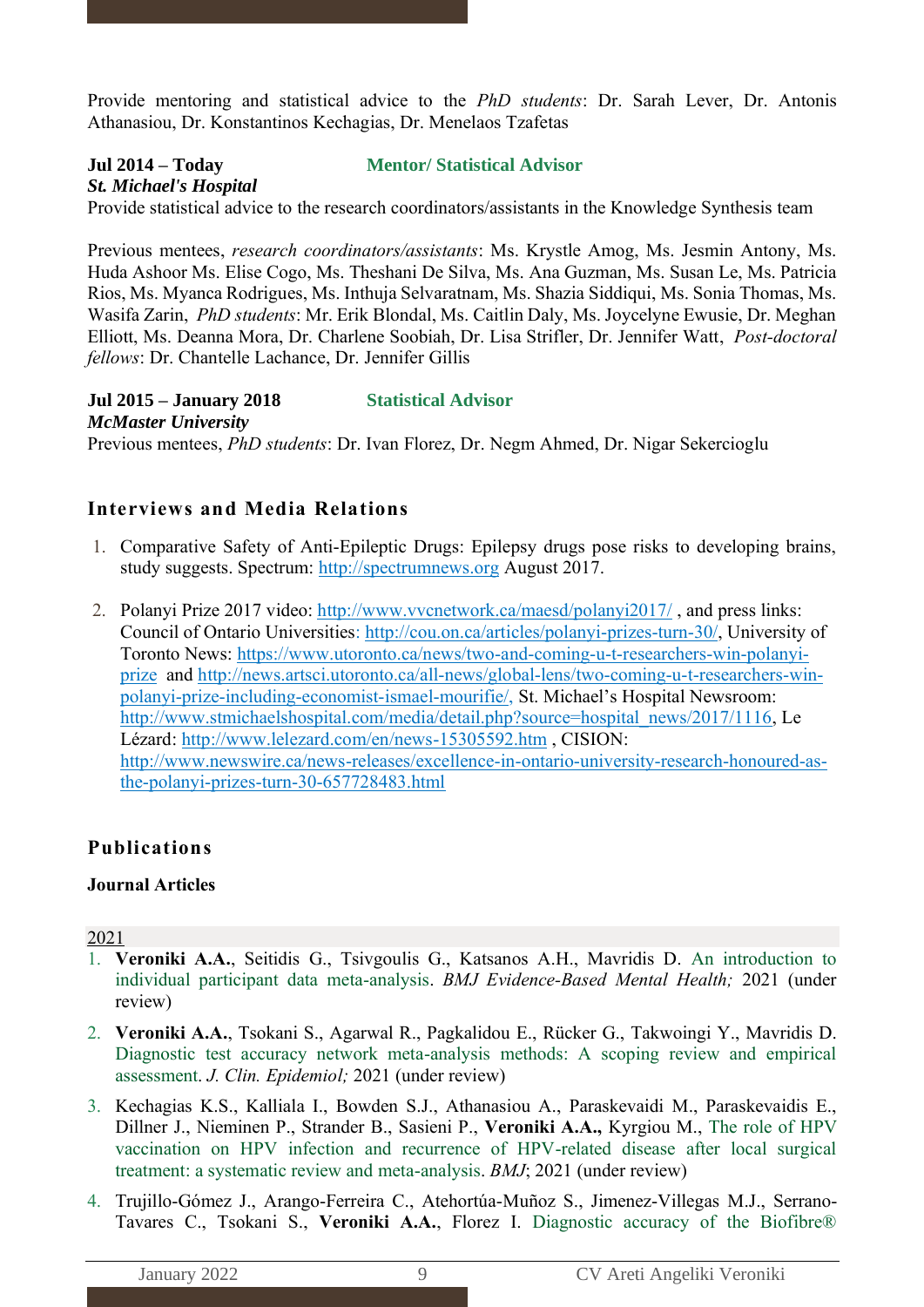FilmArray® Meningitis/Encephalitis panel for the aetiological diagnosis of central nervous system infections. A Systematic Review and Diagnostic test Meta-analysis. *eClinical-Medicine;*  2021 (in press)

- 5. **Veroniki A.A.,** Ashoor H.M., Rios P., Seitidis G., Stewart L.A., Clarke M., Tudur Smith C., Mavridis D., Hemmelgarn B.R., Holroyd-Leduc J., Straus S.E., Tricco A. Comparative safety and efficacy of cognitive enhancers for Alzheimer's dementia: An individual patient data network meta-analysis. *BMJ Open;* 2021 (under review)
- 6. **Veroniki A.A.,** Rios P., Ashoor H.M., Seitidis G., Stewart L.A., Clarke M., Tudur Smith C., Mavridis D., Yu C., Moja L., Straus S.E., Tricco A. Comparative safety and efficacy of longacting versus intermediate-acting insulin for patients with type 1 diabetes: An individual patient data network meta-analysis. *BMJ Open;* 2021 (under review)
- 7. Korang,SK, von Rohden E, **Veroniki AA,** Ong G, Ngalamika O, Siddiqui F, Juul S, Nielsen EE, Feinberg JB, Petersen JJ, Legart C, Kokogho A, Maagaard M, Klingenberg S, Scient C, Thabane L, Bardach A, Ciapponi A, Thomsen AR, Jakobsen JC, Gluud C. Vaccines to prevent COVID-19: a living systematic review with Trial Sequential Analysis and network meta-analysis of randomized clinical trials. *PLOS One.* 2021 (under review)
- 8. Juul S., Jørgensen C.K., Siddiqui F., Nielsen E.E., Holgersson J., von Rohdem E., Petersen J.J., Feinberg J.B., Barot E., Nielsen N., Bentzer P., **Veroniki A.A**., Thabane L., Bu F., Korang S.K., Klingerberg S., Gluud C., Jakobsen J.C. Interventions for treatment of COVID-19: third edition of a living systematic review with meta-analyses and trial sequential analyses (The LIVING Project). *PLOS One.* 2021 (under review)
- 9. Goodarzi Z., Holroyd-Leduc J., Kirkham J., Seitz D., Ismail Z., Wu P., **Veroniki A.A.**, Tricco A.C., Straus S.E., Watt J. Efficacy of Virtual Interventions for Reducing Depressive Symptoms in Community-Dwelling Older Adults: A Systematic Review. *Age and Aging*; 2021 (under review)
- 10. Tsokani S., **Veroniki A.A.**, Pandis N., Mavridis D. Assessing the performance of diagnostic test accuracy measures. *Am. J. Orthod. Dentofac. Orthop;* 2021 (in press)
- 11. Watt J**,** Del Giovane C., S., Jackson D; Turner RM G; Tricco A.C., Mavridis D., Straus SE; **Veroniki A.A.** Incorporating dose effects in network meta-analysis. *BMJ;* 2021 (in press)
- 12. Franco J.V.A., Jung J.H., Imamura M., Borofsky M., Omar M.I., Escobar Liquitay C.M., **Veroniki A.A.**, Garegnani L., Dahm P. A manuscript titled Minimally invasive treatments for benign prostatic hyperplasia: a Cochrane network meta-analysis. *BJU International*; 2021, doi:10.1111/bju.15653
- 13. Tricco A.C., Thomas S.M., Lillie E., **Veroniki A.A.,** Hamid J.S., Pham B., Lee T., Agarwal A., Sharpe J.P., Scott A., Warren R., Brahmbhatt R., McDonald E., Janoudi G., Richter T., Straus S.E. Anti–Vascular Endothelial Growth Factor Therapy for Age-related Macular Degeneration: Systematic Review and Network Meta-analysis. *BMC Systematic Reviews*; 2021; 10, 315.
- 14. Katsanos AH, Malhotra K, Ahmed N, Seitidis G, Mistry EA, Mavridis D, Kim JT, **Veroniki AA,**  Maier I, Matusevicius M, Khatri P, Anadani M, Goyal N, Arthur AS, Sarraj A, Yaghi S, Shoamanesh A, Catanese L, Kantzanou M, Psaltopoulou T, Rentzos A, Psychogios M, Van Adel B, Spiotta AM, Sandset EC, de Havenon A, Alexandrov AV, Petersen NH, Tsivgoulis G. Blood Pressure after Endovascular Thrombectomy and Outcomes in Acute Ischemic Stroke Patients: A Systematic Review and Individual Patient Data Meta-analysis. *Neurology;* 2021; 10.1212/WNL.0000000000013049
- 15. Kechagias K.S., Triantafyllidis K.K., Kyriakidou M., Kalliala I., **Veroniki A.A.,** Paraskevaidi M., Kyrgiou M., The relation between endometriosis and caffeine consumption: An updated systematic review and meta-analysis. *Nutrients*; 2021; 13(10):3457. doi: 10.3390/nu13103457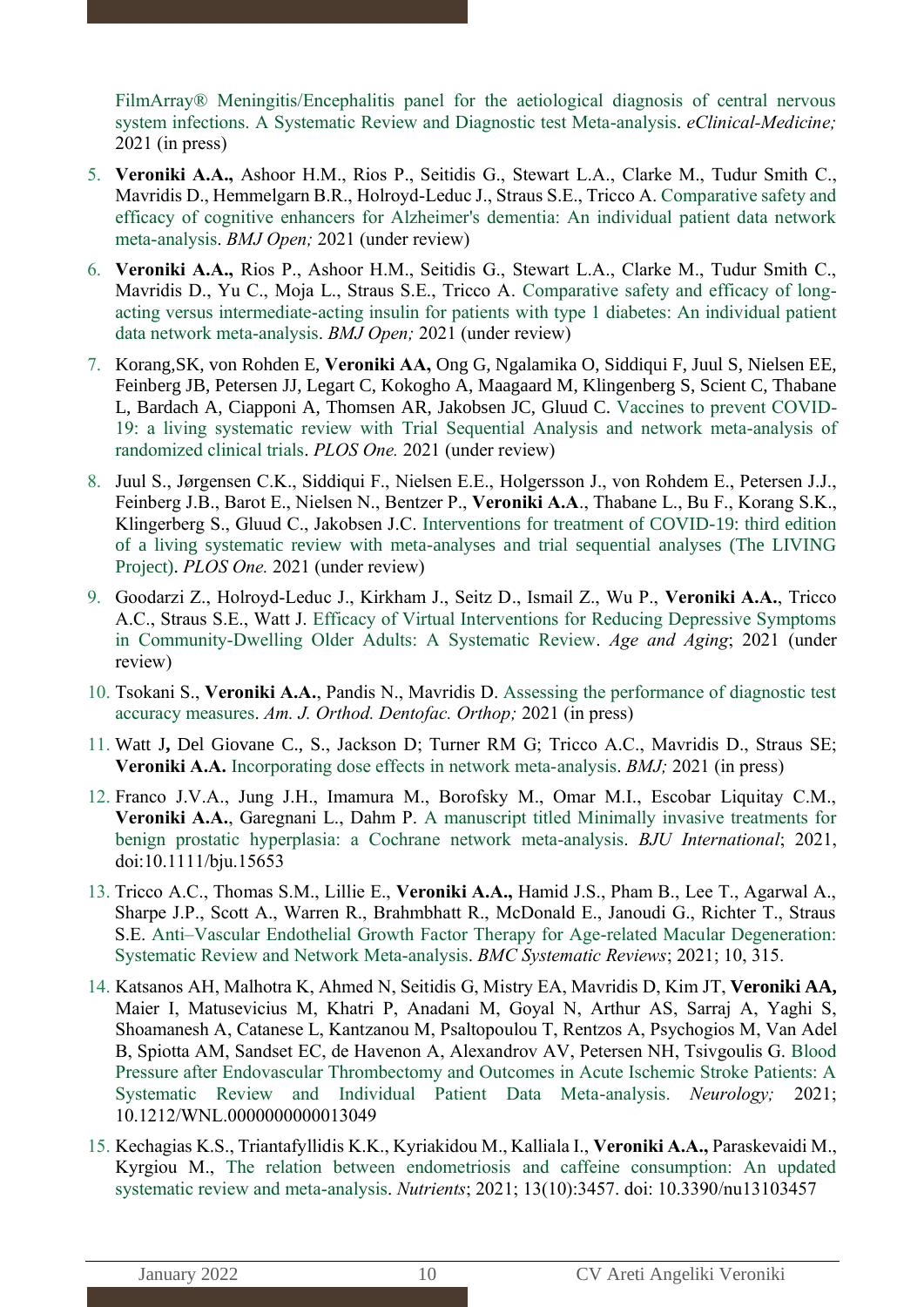- 16. **Veroniki A.A.,** Tsokani S., White IR; Schwarzer G; Rücker G, Mavridis D., Higgins JPT; Salanti G. Prevalence of evidence of inconsistency and its association with network structural characteristics in 201 published networks of interventions. *BMC Medical Research Methodology;*  2021; 21(1):224. doi: 10.1186/s12874-021-01401-y
- 17. **Veroniki A.A.,** Tsokani S., Zevgiti S., Pagkalidou I., Kontouli K.M., Ambarcioglou P., Pandis N., Lunny C., Nikolakopoulou A., Papakonstantinou T., Chaimani A., Straus S.E., Hutton B., Tricco A.C., Mavridis D., Salanti G. Do reporting guidelines have an impact? Empirical assessment of changes in reporting before and after the PRISMA extension statement for network meta-analysis. *BMC Systematic Reviews;* 10: 246; 2021; [https://doi.org/10.1186/s13643-021-](https://doi.org/10.1186/s13643-021-01780-9) [01780-9](https://doi.org/10.1186/s13643-021-01780-9)
- 18. Franco J.V.A., Jung J.H., Imamura M., Borofsky M., Omar M.I., Escobar Liquitay C.M., **Veroniki A.A.**, Garegnani L., Dahm P. Minimal-invasive treatments for lower urinary tract symptoms in men with benign prostatic hyperplasia: a network meta-analysis. *Cochrane Database of Systematic Reviews*; 2021; 7(7):CD013656. doi: 10.1002/14651858.CD013656.pub2.
- 19. Watt J., Lane N.E., **Veroniki A.A.,** Vyas M.V., Williams C., Ramkinssoon N., Thompson Y., Tricco A.C., Straus S.E., Goodarzi Z., Diagnostic Accuracy of Virtual Cognitive Assessment and Testing: A Systematic Review and Meta-Analysis. *Journal of the American Geriatrics Society.* 2021;69(6):1429-1440. doi: 10.1111/jgs.17190.
- 20. Lunny C, Tricco AC, **Veroniki AA***,* Dias S, Hutton B, Salanti G, Wright JM, White I, Whiting P. Methodological review to develop a list of bias items used to assess reviews incorporating network meta-analysis: protocol and rationale. *BMJ Open*. 2021; 24;11(6):e045987. doi: 10.1136/bmjopen-2020-045987
- 21. Juul S., Nielsen E.E., Feinberg J., Siddiqui F., Jørgensen C.K., Barot E., Nielsen N., Bentzer P., **Veroniki A.A**., Thabane L., Bu F., Klingerberg S., Gluud C., Jakobsen J.C. Interventions for treatment of COVID-19: second edition of a living systematic review with meta-analyses and trial sequential analyses (The LIVING Project). *PLOS One.* 2021; 11;16(3):e0248132. doi: 10.1371/journal.pone.0248132
- 22. Watt J., Goodarzi Z., *Veroniki A.A.,* Nincic V., Khan P.A., Ghassemi M., Lai Y., Treister V., Thompson Y., Schneider R., Tricco A.C., Straus S.E. Comparative efficacy of interventions for reducing symptoms of depression in people with dementia: systematic review and network meta-analysis. *BMJ* 2021; 372 doi:<https://doi.org/10.1136/bmj.n532>
- 23. Tsivgoulis G., Katsanos A.H., Eggers J., Larrue V.,Thomassen L., Grotta J.C., Seitidis G., Schellinger P.D.,Mavridis D., Demchuk A., Novotny V., Molina C.A., **Veroniki A.A**., Köhrmann M.,Soinne L., Khanevski A.N., Barreto A.D., Saqqur M., Psaltopoulou T., Muir K.W., Fiebach J.B., Rothlisberger T., Kent T.A., Mandava P., Alexandrov A.W., Alexandrov A.V. Safety and Efficacy of Sonothrombolysis in Patients With Acute Ischemic Stroke With Large Vessel Occlusion: An Individual Patient Data Meta-Analysis. *Stroke*; 2021; 52:00–00. DOI: 10.1161/STROKEAHA.120.030960
- 24. **Veroniki A.A.**, Tsokani S., Paraskevaidis E., Mavridis D. G. Evaluating multiple diagnostic tests: An application to cervical cancer. *HJOG;* 2021, 20 (1), 11-24
- 25. Watt J., *Veroniki A.A.,* Tricco A.C., Straus S.E. Using a Distribution-Based Approach and Systematic Review Methods to Derive Minimum Clinically Important Differences *BMC Medical Research Methodology*; 2021; 21, 41; https://doi.org/10.1186/s12874-021-01228-7
- 26. Tricco A.C., Ashoor H.M., Antony J., Bouck Z., Rodrigues M., Pham B., Nincic V., Khan P.A., Darvesh S., Yazdi F., Ghassemi M., Ivory J.D., **Veroniki A.A.**, Yu C., Straus S.E. Comparative efficacy and safety of ultra-long-acting, long-acting, intermediate-acting, and biosimilar insulins for type 1 diabetes mellitus: A systematic review and network meta-analysis. *Journal of General Internal Medicine*; 2021; 36(8):2414-2426; doi: 10.1007/s11606-021-06642-7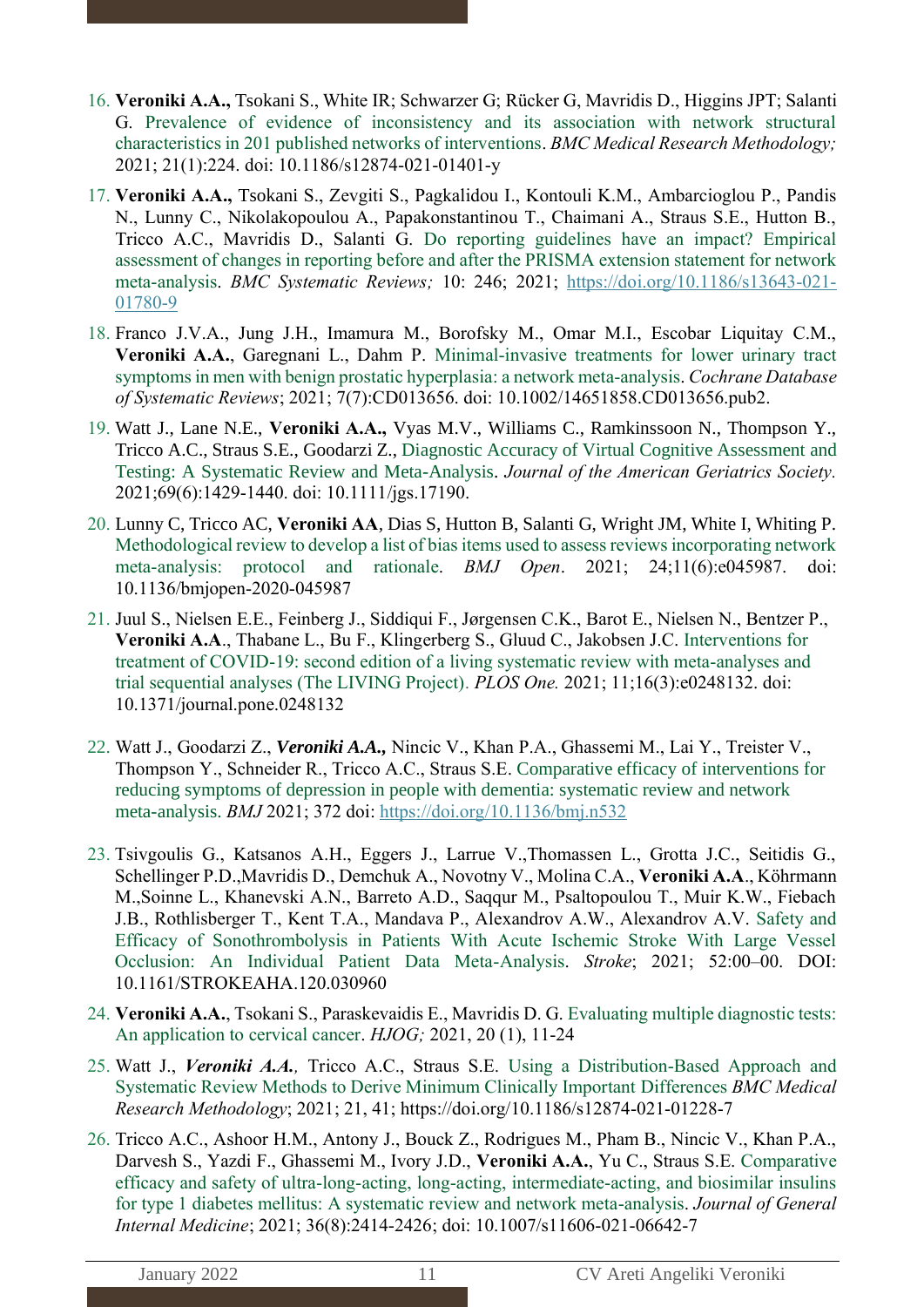- 27. Ciapponi A., KleinL., Colaci D., Althabe F., Belizán J.M., Deegan A., **Veroniki A.A**., Florez I.D. Dexamethasone vs. betamethasone for women at risk of preterm birth on maternal and neonatal outcomes: a systematic review and network meta-analysis. *American Journal of Obstetrics & Gynecology MFM*; 2021;3(3):100312; doi: 10.1016/j.ajogmf.2021.100312
- 28. Sibley K.M., Thomas S.M., **Veroniki A.A.,** Rodrigues M., Hamid J., Lachance C., Khan P.A, Holroyd-Leduc J., Gillian D.K., Susan B.J., Straus S.E, Tricco A.C. Comparative Effectiveness of Exercise Interventions for Preventing Falls in Older Adults: A secondary analysis of a Systematic Review with Network Meta-Analysis. *Journal of Experimental Gerontology*; 2021; 143:111151;<https://doi.org/10.1016/j.exger.2020.111151>
- 29. Seo M., Furukawa T., **Veroniki A.A.**, Pillinger T., Tomlinson A., Salanti G., Cipriani A., Efthimiou O., The Kilim plot: a tool for visualizing network meta-analysis results for multiple outcomes. *Res. Synth. Method*; 2021; 12, 1, doi:10.1002/jrsm.1428

- 30. Juul S., Nielsen E.E., Feinberg J., Siddiqui F., Jørgensen C.K**.,** Barot E., Nielsen N., Bentzer P., **Veroniki A.A.**, Thabane L., Bu F., Klingerberg S., Gluud C., Jakobsen J.C. Interventions for treatment of COVID-19: a living systematic review with meta-analyses and Trial Sequential Analyses (The LIVING Project). 2020; *PLOS Medicine;* 17(9): e1003293. <https://doi.org/10.1371/journal.pmed.1003293>
- 31. Korang, S.K., Juul, S., Nielsen, E.E., Feinberg J., Ong G., Klingerberg S., **Veroniki A.A.,** Bu F., Thabane L., Thomsen A.R., Jakobsen J.C., Gluud C. Vaccines to prevent COVID-19: a protocol for a living systematic review with network meta-analysis including individual patient data (The LIVING VACCINE Project). *BMC Systematic Reviews;* 9, 262, 2020. <https://doi.org/10.1186/s13643-020-01516-1>
- 32. Franco J.V.A., Jung J.H., Imamura M., Borofsky M., Omar M.I., Escobar Liquitay C.M., **Veroniki A.A.**, Garegnani L., Dahm P. Minimal-invasive treatments for lower urinary tract symptoms in men with benign prostatic hyperplasia (Protocol). *Cochrane Database of Systematic Reviews*; 2020;<https://doi.org/10.1002/14651858.CD013656>
- 33. Watt J., Goodarzi Z., **Veroniki A.A**., Nincic V., Khan P., Ghassemi M., Thompson Y., Tricco A.C., Straus S.E. Safety of pharmacologic interventions for neuropsychiatric symptoms in dementia: A Systematic Review and Network Meta-Analysis. *BMC Geriatrics*; 2020, doi: 10.1186/s12877-020-01607-7
- 34. Pratt M., Wieland S., Ahmadzai N., Butler C., Wolfe D., Pussagoda K., Skidmore B., **Veroniki A.A.,** Rios P., Tricco A.C., Hutton B. A scoping review of network meta-analyses assessing the efficacy and safety of complementary and alternative medicine interventions. *BMC Systematic Reviews;* 2020, 9, 97; <https://doi.org/10.1186/s13643-020-01328-3>
- 35. Juul S., Nielsen N., Bentzer P., **Veroniki A.A.**, Thabane L., Linder A., Klingerberg S., Gluud C., Jakobsen J.C. Interventions for treatment of COVID-19: a protocol for a living systematic review with network meta-analysis including individual patient data (The LIVING Project). 2020; *BMC Systematic Reviews*; 9(1):108. doi:10.1186/s13643-020-01371-0
- 36. Kalliala I., Athanasiou A., **Veroniki A.A.**, Salanti G., Efthimiou O., Raftis N., Bowden S., Paraskevaidi M., Aro K., Arbyn M., Bennett P., Nieminen P., Paraskevaidis E., Kyrgiou M. Incidence and mortality from cervical cancer and other malignancies after treatment of cervical intraepithelial neoplasia: a systematic review and meta-analysis of the literature. *Annals of oncology*; 2020; 31 (2), 213-227; https://doi.org/10.1016/j.annonc.2019.11.004
- 37. Nino L.F., Acosta-Reyes J.L., **Veroniki A.A.**, Florez I.D. Antiemetics in Children with Acute Gastroenteritis: A Meta-Analysis. *Pediatrics*; 2020; e20193260; doi: https://doi.org/10.1542/peds.2019-3260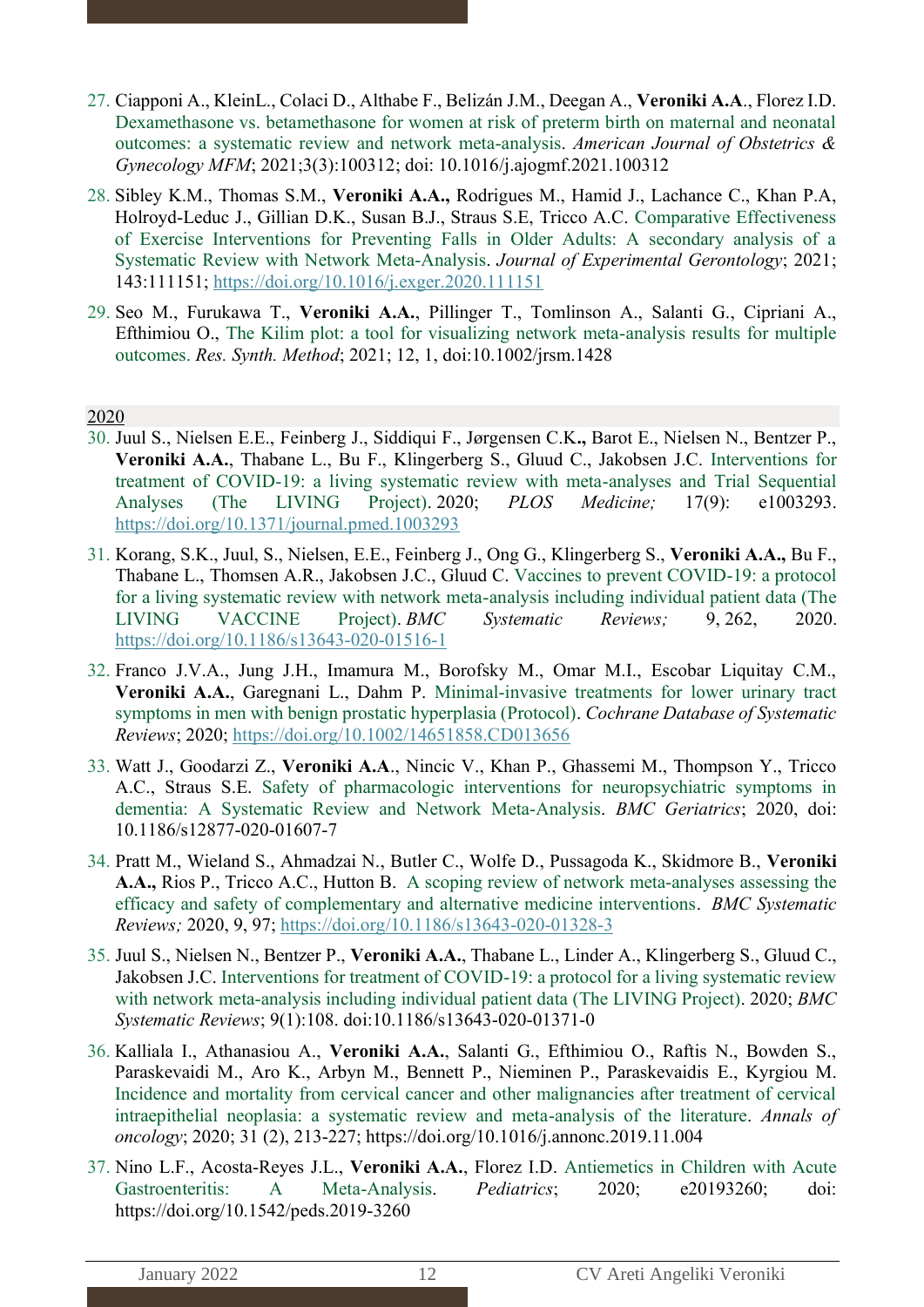38. Leite R.G.O.F., Banzato L.R.,Galendi J.S.C., Mendes A.L., Bolfi F., **Veroniki A.A**., Thabane L., Nunes-Nogueira V.S. Effectiveness of non-pharmacological strategies in management of type 2 diabetes in primary care: a protocol for a systematic review and network meta-analysis. *BMJ Open*; 2020; 10(1):e034481. doi: 10.1136/bmjopen-2019-034481

- 39. Preti A., Ferentinos P., **Veroniki A.A**., Pitsalidis K., Theofilidis A., Antoniou A., Fountoulakis K.N. Comorbidity of obsessive-compulsive disorder in bipolar spectrum disorders: systematic review and meta-analysis of its prevalence. *Journal of Affective Disorders*. 2019; 263:193-208. doi: 10.1016/j.jad.2019.11.136
- 40. Lever S., Kalliala I., **Veroniki A.A.**, Arbyn M., Mitra A., Lathouras K., Mirabello L, Paraskevaidis E., Flanagan J., Kyrgiou M. The use of Human Papillomavirus DNA Methylation in cervical intraepithelial neoplasia: a systematic review and meta-analysis. *EBioMedicine*; 2019; pii: S2352-3964(19)30728-5. doi: 10.1016/j.ebiom.2019.10.053
- 41. **Veroniki A.A.**, Thabane L. Strategies for optimal time management in biostatistical practice. *J Biom Biostat*; 2019; 10: 432.
- 42. Athanasiou A., **Veroniki A.A.**, Efthimiou O., Kalliala I., Huseyin N., Lever S., Paraskevaidi M., Martin-Hirsch P., Bennett P., Paraskevaidis E., Salanti G., Kyrgiou M. Comparative efficacy and complication rates after local treatment for cervical intra-epithelial neoplasia and stage 1a1 cervical cancer: protocol for a systematic review and network meta-analysis from the CIRCLE Group. *BMJ Open*; 2019; 9(8):e028008. doi: 10.1136/bmjopen-2018-028008
- 43. Athanasiou A., **Veroniki A.A**., Efthimiou O., Kalliala I., Huseyin N., Lever S., Paraskevaidi M., Martin-Hirsch P., Bennett P., Paraskevaidis E., Salanti G., Kyrgiou M. Comparative fertility and pregnancy outcomes after local treatment for cervical intra-epithelial neoplasia and stage 1a1 cervical cancer: protocol for a systematic review and network meta-analysis from the CIRCLE Group. *BMJ Open*; 2019; 9(10):e028009. doi: 10.1136/bmjopen-2018-028009
- 44. Negm A.M., Kennedy C.C., Thabane L., **Veroniki A.A.**, Adachi J.D., Richardson J., Cameron I.D., Giangregorio A., Petropoulou M., Alsaad S., Alzahrani J., Maaz M., Ahmed M.M., Kim E., Tehfe H., Dima R., Sabanayagam K., Hewston P., Abu Alrob H., Papaioannou A. Management of frailty: A systematic Review and Network Meta-analysis of Randomized Controlled Trials. *J Nutr Health Aging*; 2019; 20(10):1190-1198. doi: 10.1016/j.jamda.2019.08.009
- 45. Wong E.K.C., Lachance C.C., Page M.J., Watt J., **Veroniki A.A.**, Straus S.E., Tricco A.C. Selective Reporting Bias in Randomised Controlled Trials from Two Network Meta-Analyses: Comparison of Clinical Trial Registrations and Their Respective Publications. *BMJ Open*; 5; 9(9):e031138. doi: 10.1136/bmjopen-2019-031138
- 46. Watt J., Goodarzi Z., **Veroniki A.A.**, Nincic V., Khan P., Ghassemi M., Thompson Y., Tricco A.C., Straus S.E. Comparative Efficacy of Pharmacological and Non-Pharmacological Interventions for Aggressive and Agitated Behaviours in Dementia: A Systematic Review and Network Meta-Analysis. *Annals of Internal Medicine*; 2019; doi: 10.7326/M19-0993
- 47. Zhang K., Arora P., Sati N., S.M., Béliveau A., Troke N., **Veroniki A.A.**, Rodrigues M., Rios P., Zarin W., Tricco A.C. Characteristics and methods of incorporating randomized and nonrandomized evidence in network meta-analyses: a scoping review. *J. Clin. Epidemiol*; 2019; 113:1-10. doi: 10.1016/j.jclinepi.2019.04.023
- 48. **Veroniki A.A.**, Ashoor H.M., Le S.P.C., Rios P., Stewart L.A., Clarke M., Mavridis D., Straus S.E., Tricco A.C. Retrieval of individual patient data depended on study characteristics: A randomised controlled trial. *J. Clin. Epidemiol*; 2019; 113:176-188. doi: 10.1016/j.jclinepi.2019.05.031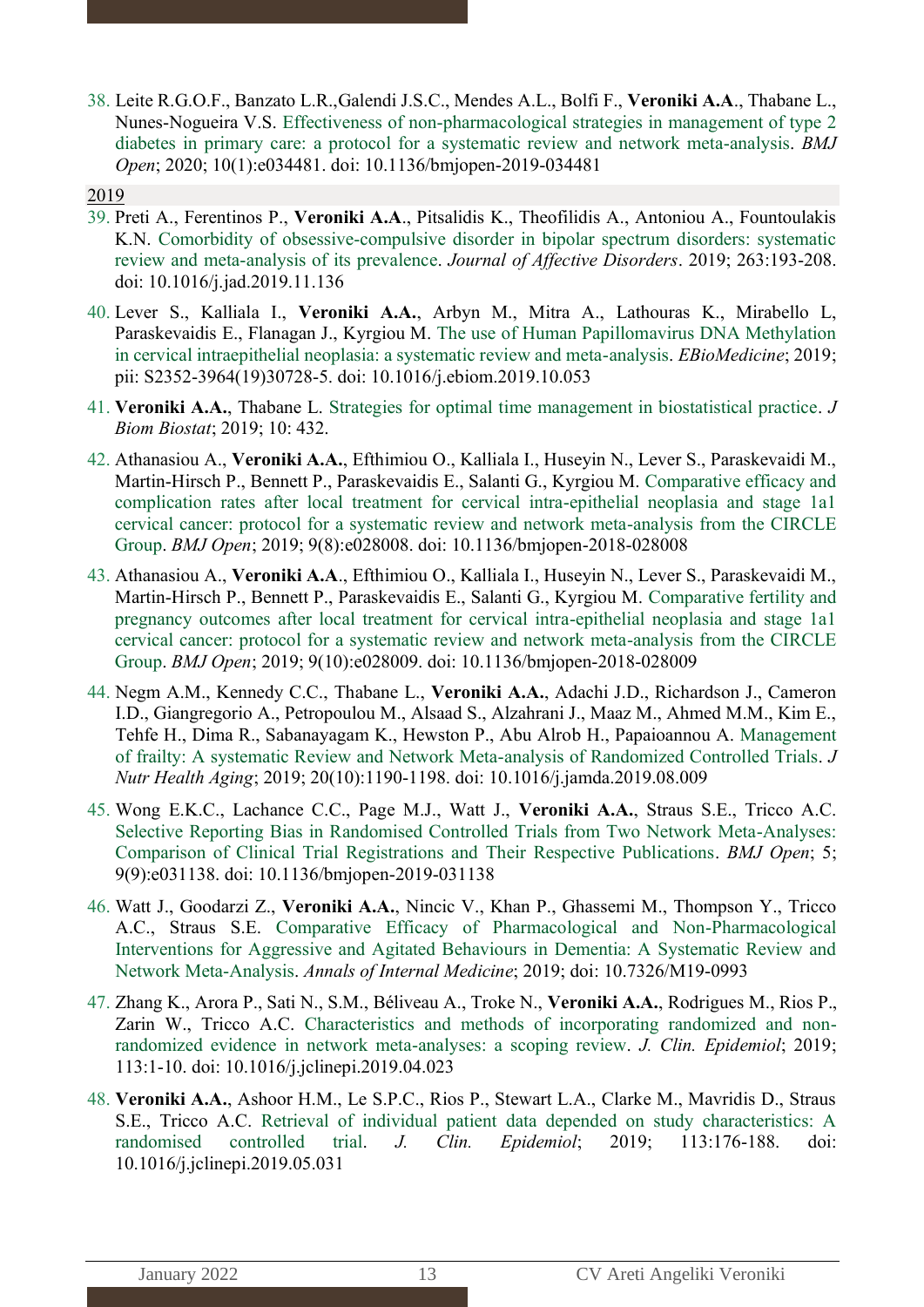- 49. **Veroniki A.A.**, Bender R., Glasziou P., Straus S.E., Tricco A.C. The number needed to treat in pairwise and network meta-analysis and its graphical representation. *J. Clin. Epidemiol*; 2019; 111:11-22. doi: 10.1016/j.jclinepi.2019.03.007
- 50. Law M., Alam N., **Veroniki A.A.**, Yu Y., Jackson D., Two new approaches for the visualisation of models for network meta-analysis. *BMC Medical Research Methodology*; 2019; 18;19(1):61. doi: 10.1186/s12874-019-0689-9
- 51. Watt J., Tricco A.C., Straus S.E., **Veroniki A.A.**, Naglie G., Drucker A. Research Techniques Made Simple: Network Meta-Analysis. *J. Investig. Dermatol.*; 2019; 139(1):4-12.e1. doi: 10.1016/j.jid.2018.10.028
- 52. Tricco A.C., Thomas S.M., **Veroniki A.A.**, Cogo E., Strifler L., Khan P.A., Sibley K.M., Robson R., MacDonald H., Riva J.J., Thaborn K., Wilson C., Holroyd-Leduc J., Kerr G.D., Feldman F., Majumdar S.R., Jaglal S.B., Hui W., Straus S.E. Quality improvement strategies to prevent falls in the elderly: A systematic review and network meta-analysis. *Age and ageing*; 2019; 48(3): 337– 346,<https://doi.org/10.1093/ageing/afy219>
- 53. Langan D., Higgins J.P.T., Jackson D., Bowden J., **Veroniki A.A.**, Kontopantelis E., Viechtbauer W., Simmonds M. A comparison of heterogeneity variance estimators in simulated randomeffects meta-analyses. *Res. Synth. Method*; 2019; 10(1):83-98; doi: 10.1002/jrsm.1316
- 54. **Veroniki A.A.**, Jackson D., Viechtbauer W., Bender R., Bowden J., Knapp G., Kuss O., Higgins J.P.T., Langan D., Salanti G. Methods to calculate uncertainty in the estimated overall effect size from a random-effects meta-analysis. *Res. Synth. Method*; 2019; 10(1):23-43. doi: 10.1002/jrsm.1319

- 55. Florez I.D., **Veroniki A.A.**, Al-Khalifah R., Yepes-Nuñez J.J., Sierra J.M., Vernooij R.W.M., Acosta-Reyes J.L., Granados C.M., Pérez-Gaxiola G., Cuello-Garcia C., Zea A., Zhang Y., Foroutan N., Guyatt G., Thabane L. Comparative effectiveness and safety of interventions for acute diarrhoea and gastroenteritis in children: A systematic review and network meta-analysis, *PLOS One*; 2018; 13(12): e0207701; https://doi.org/10.1371/journal.pone.0207701
- 56. Tricco A.C., Zarin W., Cardoso R., **Veroniki A.A.**, Khan P.A., Nincic V., Ghassemi M., Warren R., Sharpe J.P., Page A.V., Straus S.E. Efficacy, effectiveness, and safety of herpes zoster vaccines in adults aged 50 years or older: a systematic review and network meta-analysis. *BMJ*; 2018; 363:k4029
- 57. Tricco A.C., Moore JE., Beben N., Brownson R.C., Chambers D.A., Dolovitch L.R., Edwards A., Fairclough L., GLasziou P.P., Graham I.D., Hemmelgam B.R., Holmes B., Isaranuwatchai W., Lachance C.C., Legare F., McGowan J., Majumdar S.R., Presseau J., Squires J.E., Stelfox, H.T., Strifler L., Thompson K., Van der Weijden T., **Veroniki A.A.**, Straus S.E. Sustaining knowledge translation interventions for chronic disease management in older adults: protocol for a systematic review and network meta-analysis. *BMC Systematic Reviews*; 2018; 7:140; https://doi.org/10.1186/s13643-018-0808-4
- 58. Mitra S., Florez I., Tamayo M.E., Aune D., Mbuagbaw L., Vanniyasingham T., **Veroniki A.A.**, Zea A.M., Zhang Y., Sadeghirad B., Thabane L. Association of Placebo, Indomethacin, Ibuprofen and Acetaminophen with Closure of Hemodynamically Significant Patent Ductus Arteriosus in Preterm Infants: A Systematic Review and Meta-Analysis, *JAMA*; 2018; 319(12):1221-1238
- 59. Preti A., Vrublevska J., **Veroniki A.A.**, Huedo-Medina T.B., Fountoulakis K.N. Prevalence and treatment of panic disorder in bipolar disorder: systematic review and meta-analysis. *Evid Based Ment Health.* 2018;21(2):53-60
- 60. **Veroniki A.A.**, Antony J., Straus S.E., Ashoor H.M., Finkelstein Y., Khan P.A., Ghassemi M., Blondal E., Iveory J., Hutton B., Gough K., Hemmelgarn B. R., Lillie E., Vafaei A., Tricco A.C. Comparative safety and effectiveness of perinatal antiretroviral therapies for HIV-infected women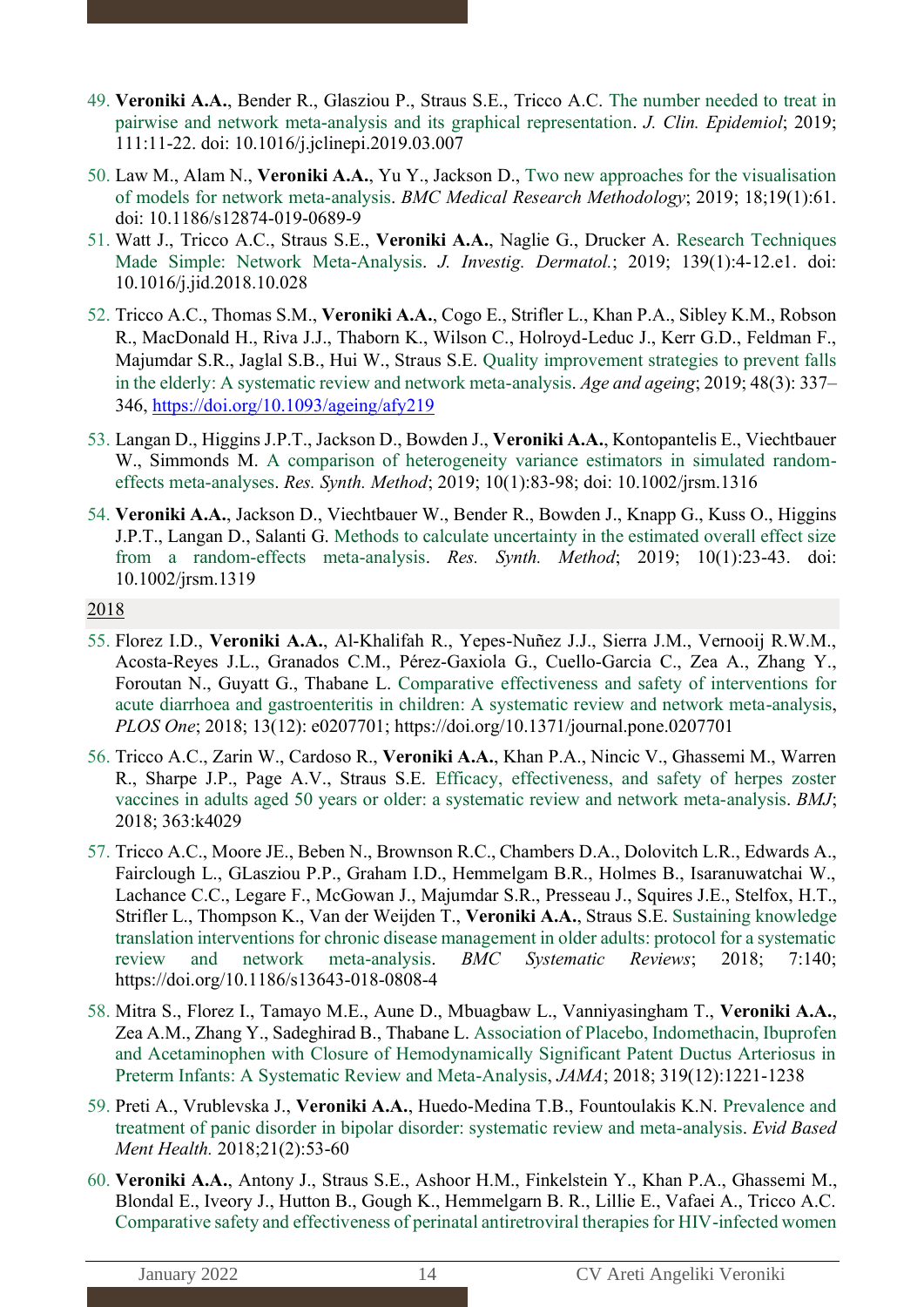and their children: Systematic review and network meta-analysis including different study designs. *PLOS One*; 2018;13(6):e0198447

- 61. **Veroniki A.A.**, Straus S.E., Rücker G., Tricco A.C., Commentary: Is providing uncertainty in treatment ranking helpful in a network meta-analysis? *J. Clin. Epidemiol*; 2018; pii: S0895- 4356(17)30801-6
- 62. Tricco A.C.,.Ashoor H.M., Soobiah C., Rios P., **Veroniki A.A.**, Hamid J.S., Ivory J.D., Khan P.A., Yazdi F., Ghassemi M., Blondal E., Ho J.M., Ng C.H., Hemmlgarn B., Majumdar S.R., Perrier L., Straus S.E. Comparative effectiveness and safety of cognitive enhancers for treating Alzheimer's dementia: A systematic review and network meta-analysis. *J Am Geriatr Soc*; 2018; doi: 10.1111/jgs.15069
- 63. Tricco A.C., Zarin W., Ghassemi M., Nincic V., Lillie E., Shamseer L., Antony J., Rios P., Hwee J., **Veroniki A.A.**, Moher D., Hartling L., Pham B., Straus S.E. Same family, different species: Methodological conduct and quality varies according to purpose for five types of knowledge synthesis. *J. Clin. Epidemiol*; 2018; 96:133-142. doi: 10.1016/j.jclinepi.2017.10.014
- 2017
- 64. Tricco A.C., Cogo E., Thomas S.M., Hamid J.S., **Veroniki A.A.**, Strifler L., Khan P.A., Sibley K.M., Robson R., MacDonald H., Riva J.J., Thavorn K., Wilson C., Holroyd-Leduc J., Kerr G.D., Feldman F., Majumdar S.R., Jaglar S.B., Hui W., Straus S.E. Comparisons of Interventions for Preventing Falls in Older Adults A Systematic Review and Meta-analysis. *JAMA*; 2017; 318(17):1687-1699. doi: 10.1001/jama.2017.15006.
- 65. Watt J., Goodarzi Z., Tricco A.C., **Veroniki A.A.**, Straus S.E. Comparative safety and efficacy of pharmacological and non-pharmacological interventions for the behavioral and psychological symptoms of dementia: protocol for a systematic review and network meta-analysis. *BMC Systematic Reviews*; 2017; 6(1):182. doi: 10.1186/s13643-017-0572-x
- 66. **Veroniki A.A.**, Rios R., Cogo E., Straus S.E., Finkelstein Y., Kealy R., Reynen E., Soobiah C., Thavorn K., Hutton B., Hemmelgarn B., Yazdi F., D'Souza J., MacDonald H., Tricco A.C. Comparative neurological outcomes and safety of anti-epileptic drugs during pregnancy and breast feeding: a systematic review and network meta-analysis. *BMJ Open*; 2017; ;7:e017248. doi:10.1136/bmjopen-2017-017248
- 67. Karahalios A., Salanti G., Turner S.L., Herbison G.P., White I.R., **Veroniki A.A**., Nikolakopoulou A., McKenzie J.E. An investigation of the impact of using different methods for network meta-analysis: A protocol for an empirical evaluation. *BMC Systematic Reviews*; 2017; 6(1):119. doi: 10.1186/s13643-017-0511-x
- 68. Negm A.M., Kennedy C.C., Brignardello-Petersen R., Thabane L., **Veroniki A.A**., Giangregorio A., Adachi J.D., Richardson J., Cameron I.D., Papaioannou A. Management Of Frailty: A Protocol of A Network Meta-Analysis Of Randomized Controlled Trials. *BMC Systematic Reviews*; 2017; 6: 130. doi: 10.1186/s13643-017-0522-7
- 69. **Veroniki A.A**., Cogo E., Rios R., Straus S.E., Finkelstein Y., Kealy R., Reynen E., Soobiah C., Thavorn K., Hutton B., Hemmelgarn B., Yazdi F., D'Souza J., MacDonald H., Tricco A.C. Comparative safety of anti-epileptic drugs during pregnancy: a systematic review and network meta-analysis of congenital malformations and prenatal outcomes. *BMC Medicine*. 2017; 15: 95. https://doi.org/10.1186/s12916-017-0845-1
- 70. Jackson D., **Veroniki A.A**., Law M., Tricco A.C., Baker R. Paule-Mandel estimators for network meta-analysis with random inconsistency effects. *Res. Synth. Method*; 2017; doi: 10.1002/jrsm.1244
- 71. Sekercioglu N., **Veroniki A.A**., Guyatt G. H., Thabane L., Busse J.W., Iorio A., Akhtar-Danesh N., Lopes L.C. Effects of different phosphate lowering strategies in patients with CKD on laboratory outcomes: A systematic review and NMA. *PLOS One*; 2017; 12(3):e0171028; doi: 10.1371/journal.pone.0171028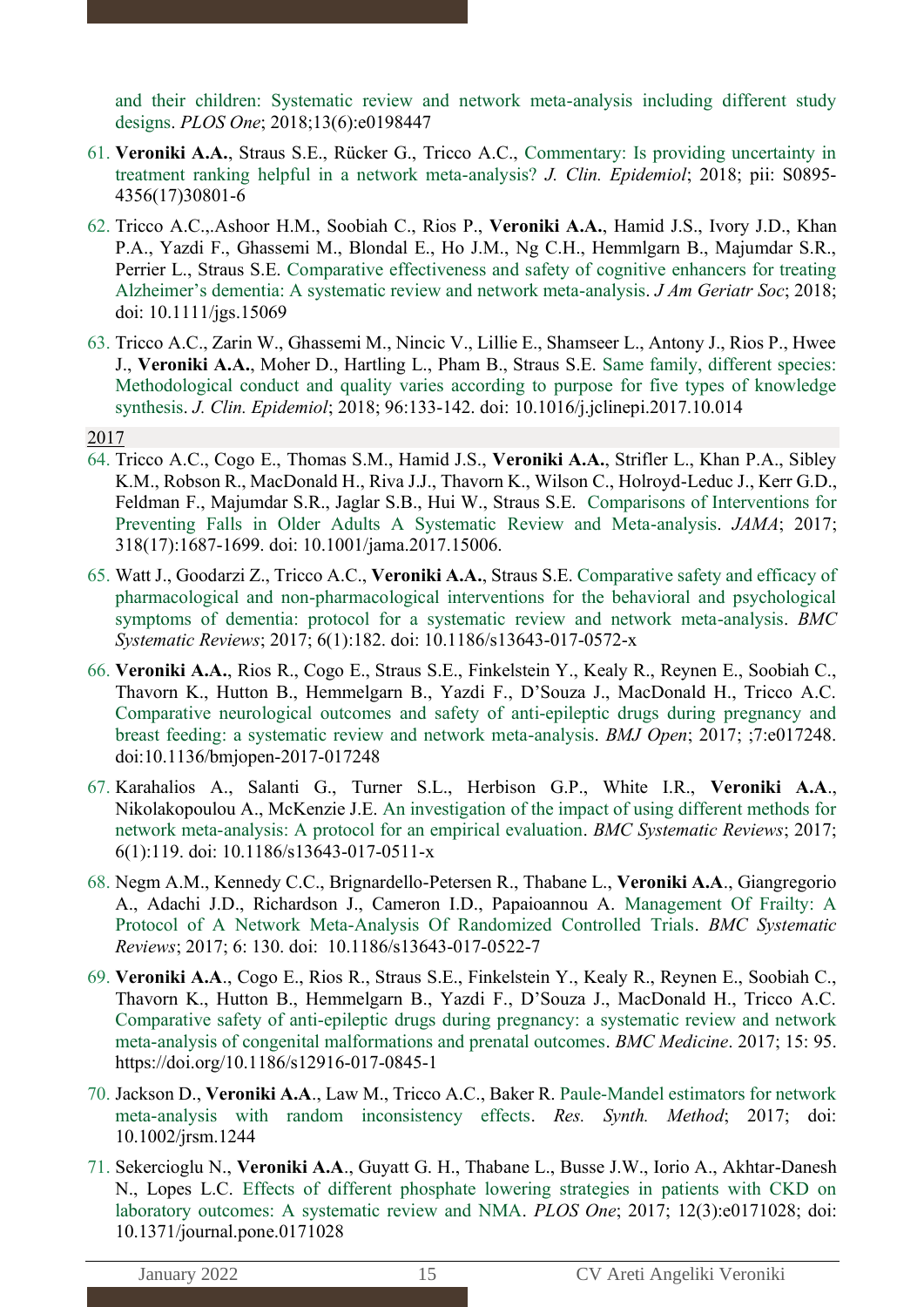72. Zarin W., **Veroniki A.A**., Nincic V., Vafaei A., Reynen E., Motiwala S., Antony J., Sullivan S., Rios P., Daly C., Ewusie J., Petropoulou M., Nikolakopoulou A., Chaimani A., Salanti G., Straus S., Tricco A.C. Characteristics and knowledge synthesis approach for 456 network meta-analyses: A scoping review. *BMC Medicine*; 2017; 15(1):3. doi: 10.1186/s12916-016-0764-6

#### 2016

- 73. Tricco A.C.,.Blondal E., **Veroniki A.A**., Soobiah C., Vafaei A., Ivory J., Strifler L., Cardoso R., Reynen E., Nincic V., Ashoor H., Ho J., Ng C., Johnson C., Lillie E., Antony J., Roberts D., Hemmelgarn B., Hutton B., Moher D., Straus S.E. Comparative safety and effectiveness of serotonin (5-HT3) receptor antagonists in patients undergoing chemotherapy: a systematic review and network meta-analysis. *BMC Medicine*; 2016; 14(1):216. doi: 10.1186/s12916-016-0761-9
- 74. Petropoulou M., Nikolakopoulou A., **Veroniki A.A**., Rios P., Vafaei A., Zarin W., Giannatsi M., Sullivan S., Tricco A.C., Chaimani A., Egger M., Salanti G. Bibliographic study showed improving statistical methodology of network meta-analyses published between 1999 and 2015*. J. Clin. Epidemiol*; 2016; pii: S0895-4356(16)30256-6. doi: 10.1016/j.jclinepi.2016.11.002
- 75. Pretti A., Vrublevska J., **Veroniki A.A**., Huedo-Medina T., Fountoulakis K. Prevalence, impact and treatment of generalised anxiety disorder in bipolar disorder: a systematic review and metaanalysis. *Evid Based Ment Health*; 2016; 19(3):73-81. doi: 10.1136/eb-2016-102412
- 76. **Veroniki A.A**., Straus S.E, Soobiah C., Elliott M.J., Tricco A.C. A scoping review of indirect comparison methods and applications using individual patient data. *BMC Medical Research Methodology*; 2016; 16(47): 1-14
- 77. **Veroniki A.A**., Straus S.E, Fyraridis A., Tricco A.C., The rank-heat plot is a novel way to present the results from a network meta-analysis including multiple outcomes. *J. Clin. Epidemiol.*; 2016; 16: 00153-0. doi: 10.1016/j.jclinepi.2016.02.016
- 78. Mitra S., Florez I., Tamayo M.E., Aune D., Mbuagbaw L., Guyatt G., **Veroniki A.A**., Thabane L. Effectiveness and safety of treatments used for the management of patent ductus arteriosus (PDA) in preterm infants: a protocol for a systematic review and network meta-analysis, *BMJ Open*; 2016; 6:e011271 doi:10.1136/bmjopen-2016-011271
- 79. Florez I., Al-Khalifah R., Sierra J., Granados C., Yepes-Nuñez J., Cuello-Garcia C., Perez-Gaxiola G., Zea A., Hernandez G., **Veroniki A.A**., Guyatt G., Thabane L., The effectiveness and safety of treatments used for acute diarrhea and acute gastroenteritis in children: protocol for a systematic review and network meta-analysis, *BMC Systematic Reviews*; 2016; 5:14. doi: 10.1186/s13643-016-0186-8
- 80. **Veroniki A.A**., Straus S.E., Huda M., Hamid J., Hemmelgarn B., Holroyd-Leduc J., Majumdar S.R., McAuley G., Tricco A.C. Comparative safety and effectiveness of cognitive enhancers for Alzheimer's dementia: protocol for a systematic review and individual patient data network metaanalysis, *BMJ Open*; 2016; 6:e010251. doi:10.1136/bmjopen-2015- 010251
- 81. **Veroniki A.A**., Straus S.E., Ashoor H., Stewart L.A., Clarke M., Tricco A.C. Contacting authors to retrieve individual patient data: Protocol for a randomized controlled trial, *Trials*; 2016; 17(138): 1-8. doi: 10.1186/s13063-016-1238-z
- 82. **Veroniki A.A**., Jackson D., Viechtbauer W., Bender R., Bowden J., Knapp G., Kuss O., Higgins J.P.T., Langan D., Salanti G. Methods to estimate the between‐study variance and its uncertainty in meta‐analysis. *Res. Synth. Method*; 2016; 7(1); 55-79. doi: 10.1002/jrsm.1164

#### 2015

83. **Veroniki A.A**., Straus S.E., Huda M., Hamid J., Yu C., Tricco A.C. Safety and effectiveness of long-acting versus intermediate-acting insulin for patients with type 1 diabetes: protocol for a systematic review and individual patient data network meta-analysis, *BMJ Open*; 2015; 30; 5(12):e010160. doi: 10.1136/bmjopen -2015-010160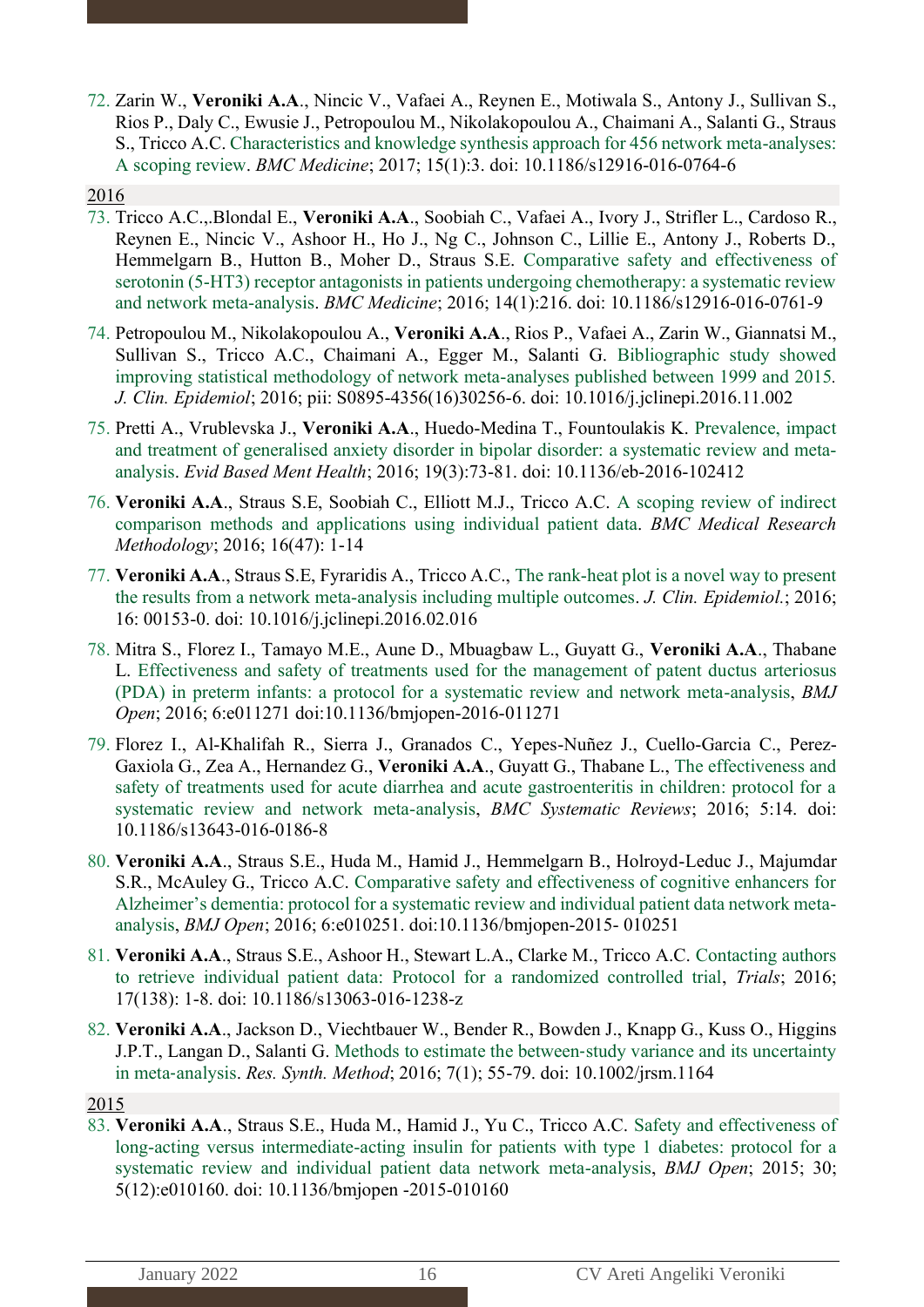- 84. **Veroniki A.A**., Soobiah C., Elliott M.J., Tricco A.C., Straus S.E. Methods and characteristics of published network meta-analyses using individual patient data: protocol for a scoping review, *BMJ Open*; 2015, 5:e007103. doi:10.1136/bmjopen-2014-007103
- 85. Tricco A.C., Strifler L., **Veroniki A.A**., Yazdi F., Khan P.A., Scott A., Ng C., Antony J., Mrklas K., D'Souza J., Cardoso R., Straus S.E. Comparative safety and effectiveness of long-acting inhaled agents for treating chronic obstructive pulmonary disease: a systematic review and network meta-analysis. *BMJ Open*; 2015, 5:e009183. doi:10.1136/bmjopen-2015-009183
- 86. **Veroniki A.A**., Jackson D., Viechtbauer W., Bender R., Knapp G., Kuss O., Langan D., Recommendations for quantifying the uncertainty in the summary intervention effect and estimating the between-study heterogeneity variance in random-effects meta-analysis. *In: Chandler J, McKenzie J, Boutron I, Welch V (editors). Cochrane Methods. Cochrane Database of Systematic Reviews 2015;Suppl*
- 87. Tricco A.C., Soobiah C., .Blondal E., **Veroniki A.A**., Khan P.A., Vafaei A., Ivory J., Strifler L., Ashoor H., MacDonald H., Reynen E., Robson R., Ho J., Ng C., Antony J., Mrklas K., Hutton B., Hemmelgarn B., Moher D., Straus S.E. Comparative safety of serotonin (5-HT3) receptor antagonists in patients undergoing surgery: A systematic review and network meta-analysis. *BMC Medicine*; 2015; 13:142. doi:10.1186/s12916-015-0379-3.
- 88. Tricco A.C., Soobiah C., .Blondal E., **Veroniki A.A**., Khan P.A., Vafaei A., Ivory J., Strifler L., Ashoor H., MacDonald H., Reynen E., Robson R., Ho J., Ng C., Antony J., Mrklas K., Hutton B., Hemmelgarn B., Moher D., Straus S.E. Comparative efficacy of serotonin (5-HT3) receptor antagonists in patients undergoing surgery: A systematic review and network meta-analysis. *BMC Medicine*; 2015; 13:136. doi:10.1186/s12916-015-0371-y
- 2014
- 89. Tricco A.C., Ashoor H.M., Antony J., Beyene J., **Veroniki A.A**., Isaranuwatchai W., Harrington A., Wilson C., Tsouros S., Soobiah C., Yu C.H., Hutton B., Hoch J.S., Hemmelgarn R.B., Moher D., Majumdar R. S., Straus S.E. Safety, effectiveness, and cost-effectiveness of long-acting versus intermediateacting insulin for patients with type 1 diabetes: a systematic review and network meta-analysis. *BMJ*; 2014; 349:g5459
- 90. Tricco A.C., Cogo E., **Veroniki A.A**., Soobiah C., Hutton B., Hemmelgarn B.R., Moher D., Finkelstein Y., Straus S.E. Comparative safety of antiepileptic drugs among infants and children exposed in-utero or during breastfeeding: protocol for a systematic review and network metaanalysis. *BMC Systematic Reviews*; 2014; doi: 10.1186/2046-4053-3-68
- 91. Tricco A.C., Antony J., **Veroniki A.A**., Ashoor H., Hutton B., Hemmelgarn B.R., Moher D., Finkelstein Y., Gough K., Straus S.E. Safety and effectiveness of antiretroviral therapies for HIV-1 infected women and their infants and children: Protocol for a systematic review and network meta-analysis. *BMC Systematic Reviews*; 2014, doi: 10.1186/2046-4053-3-51
- 92. **Veroniki A.A**. Commentary: Jackson, D. (2013), Confidence intervals for the between-study variance in random effects meta-analysis using generalised Cochran heterogeneity statistics. Res.Synth. Method, 4: 220–2014229. doi: 10.1002/jrsm.1081. *In: Chandler J, McKenzie J, Boutron I, Welch V (editors). Cochrane Methods. Cochrane Database of Systematic Reviews 2014;Suppl*
- 93. **Veroniki A.A**., Mavridis D., Higgins J.P.T., Salanti G., Characteristics of a loop of evidence that affect detection and estimation of inconsistency: a simulation study. *BMC Medical Research Methodology;* 2014; 14(106): 12.
- 94. Nikolakopoulou A., Chaimani A., **Veroniki A.A**., Vasiliadis H.S., Schmid C.H., Salanti G., Characteristics of networks of interventions: A description of a database of 186 published networks. *PLOS One*; 2014 22;9(1):e86754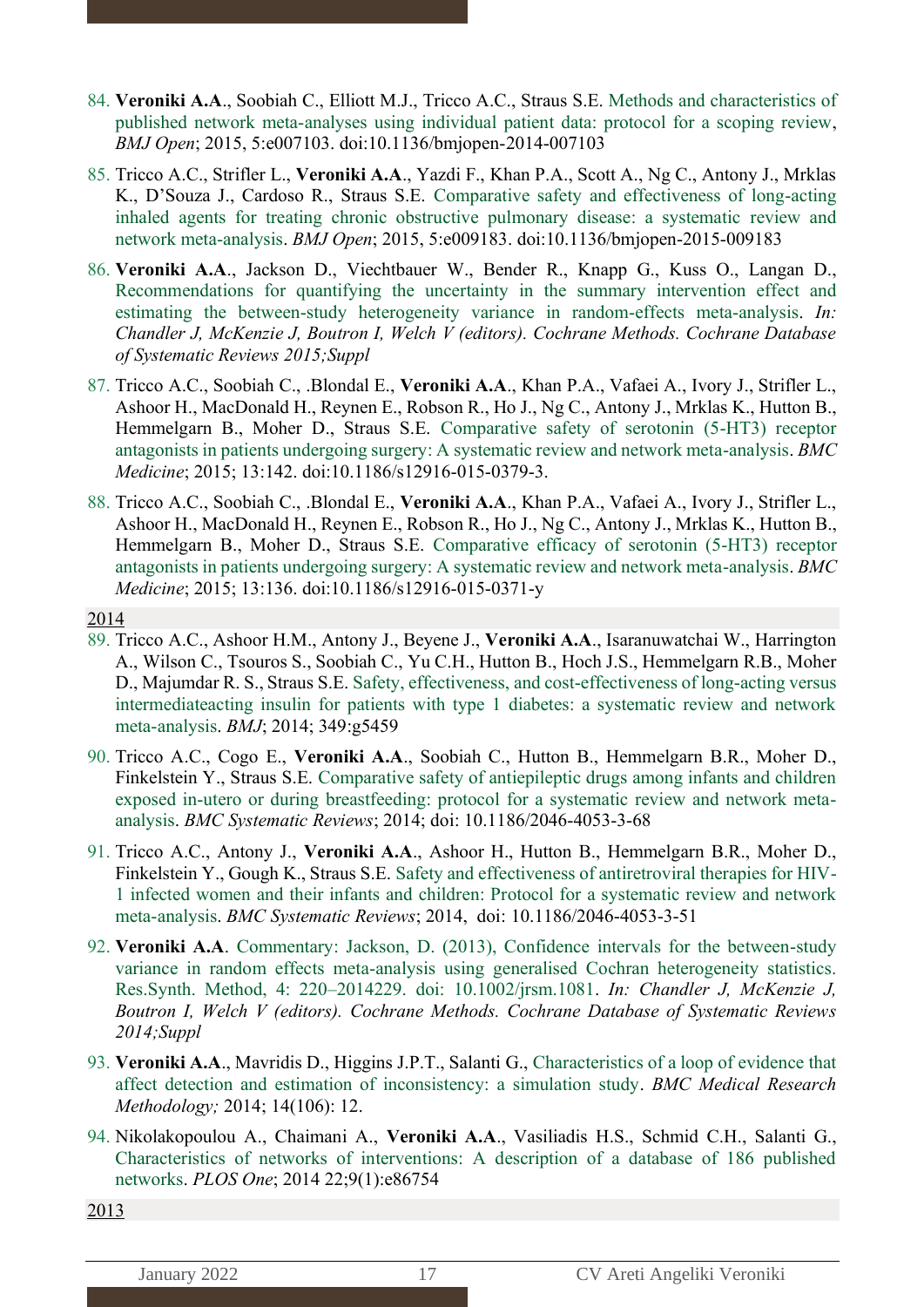- 95. Mills, E. J., Kanters S., Kristian T., Chaimani A., **Veroniki A.A**. Ioannidis, J.P.A., The effects of excluding treatments from network meta-analysis. *BMJ*; 2013; 347:f5195
- 96. **Veroniki A.A**., Vasiliadis HS, Higgins J.P.T., Salanti G. Evaluation of inconsistency in networks of interventions. *Int J Epidemiol* 2013; 42(1):332-345; doi: 10.1093/ije/dys222
- 97. [Fountoulakis K.N.](http://www.ncbi.nlm.nih.gov/pubmed?term=Fountoulakis%20KN%5BAuthor%5D&cauthor=true&cauthor_uid=23941527), **[Veroniki A.A](http://www.ncbi.nlm.nih.gov/pubmed?term=Veroniki%20AA%5BAuthor%5D&cauthor=true&cauthor_uid=23941527)**., [Siamouli M.](http://www.ncbi.nlm.nih.gov/pubmed?term=Siamouli%20M%5BAuthor%5D&cauthor=true&cauthor_uid=23941527), [Möller H.J.](http://www.ncbi.nlm.nih.gov/pubmed?term=M%C3%B6ller%20HJ%5BAuthor%5D&cauthor=true&cauthor_uid=23941527), No role for initial severity on the efficacy of antidepressants: results of a multi-meta-analysis. *BMC Annals of General Psychiatry* 2013, doi: 10.1186/1744-859X-12-26
- 98. **Veroniki A.A**., Pavlides M., Patsopoulos N. A. and Salanti, G., Reconstructing 2 x 2 contingency tables from odds ratios using the Di Pietrantonj method: difficulties, constraints and impact in meta-analysis results. *Res. Synth. Method*; 2013, doi: 10.1002/jrsm.1061

#### **Books**

99. **Veroniki A.A**., Evangelou V. (Eds), Meta-Research, Methods in Molecular Biology, Springer International Publishing, 2021;<https://link.springer.com/book/10.1007/978-1-0716-1566-9>

#### **Book Chapters**

- 100.**Veroniki A.A**., Tsokani S., Rucker G., Mavridis D., Takwoingi Y., Challenges in comparative meta-analysis of the accuracy of multiple diagnostic tests. *Meta-Research*, In: **Veroniki A.A**., Evangelou V., editors. Methods in Molecular Biology, Springer International Publishing, 2021; 2345:299-316. doi: 10.1007/978-1-0716-1566-9\_18
- 101.**Veroniki A.A**., Seitidis G., Nikolakopoulos S., Ballester M., Beltran J., Heijmans M., Mavridis D., Modelling multicomponent interventions in network meta-analysis. *Meta-Research*, In: **Veroniki A.A**., Evangelou V., editors. Methods in Molecular Biology, Springer International Publishing, 2021; 2345:245-261. doi: 10.1007/978-1-0716-1566-9\_15
- 102.**Veroniki A.A**., Confidence Intervals. Evidence-Based Medicine: How to practice and teach it, In: Straus S.E., Glasziou P., Richardson W.S., Haynes R.B., editors. Fifth Edition. Churchill Livingstone, Elsevier; 2017: Appendix (based on a previous version prepared by Altman D.G.).
- 103.**Veroniki A.A**., Huedo-Medina T.B., Fountoulakis K.N., Appraising between-study homogeneity, small study effects, moderators, and confounders. Umbrella Reviews - Evidence Synthesis with Overviews of Reviews and Meta-Epidemiologic Studies, In: Biondi-Zoccai G, editor. Springer International Publishing AG, Cham; 2016, doi: 10.1007/978-3-319-25655-9.
- 104.**Veroniki A.A**., Huedo-Medina T.B., Fountoulakis K.N., Moving from study-level to patientlevel data: individual patient network meta-analysis. Network Meta-Analysis: Evidence Synthesis with Mixed Treatment Comparison, In: Biondi-Zoccai G, editor. Hauppauge, NY: Nova Science Publishers; 2014: 221-242.

### **Reports**

105.Tricco A., Ashoor H.M., Antony J., Bouck Z., Rodrigues M., Pham B., Khan P.A., Nincic V., Darvesh N., Yazdi F., Ghassemi M., Iveroy J.D., Isaranuwatchai W., **Veroniki A.A**., Yu C., Straus S.E.,, WHO Essential Medicines: Comparative Efficacy and Safety of Intermediate-acting, Long-acting and Biosimilar insulins for Type 1 Diabetes Mellitus. WHO Report; 2019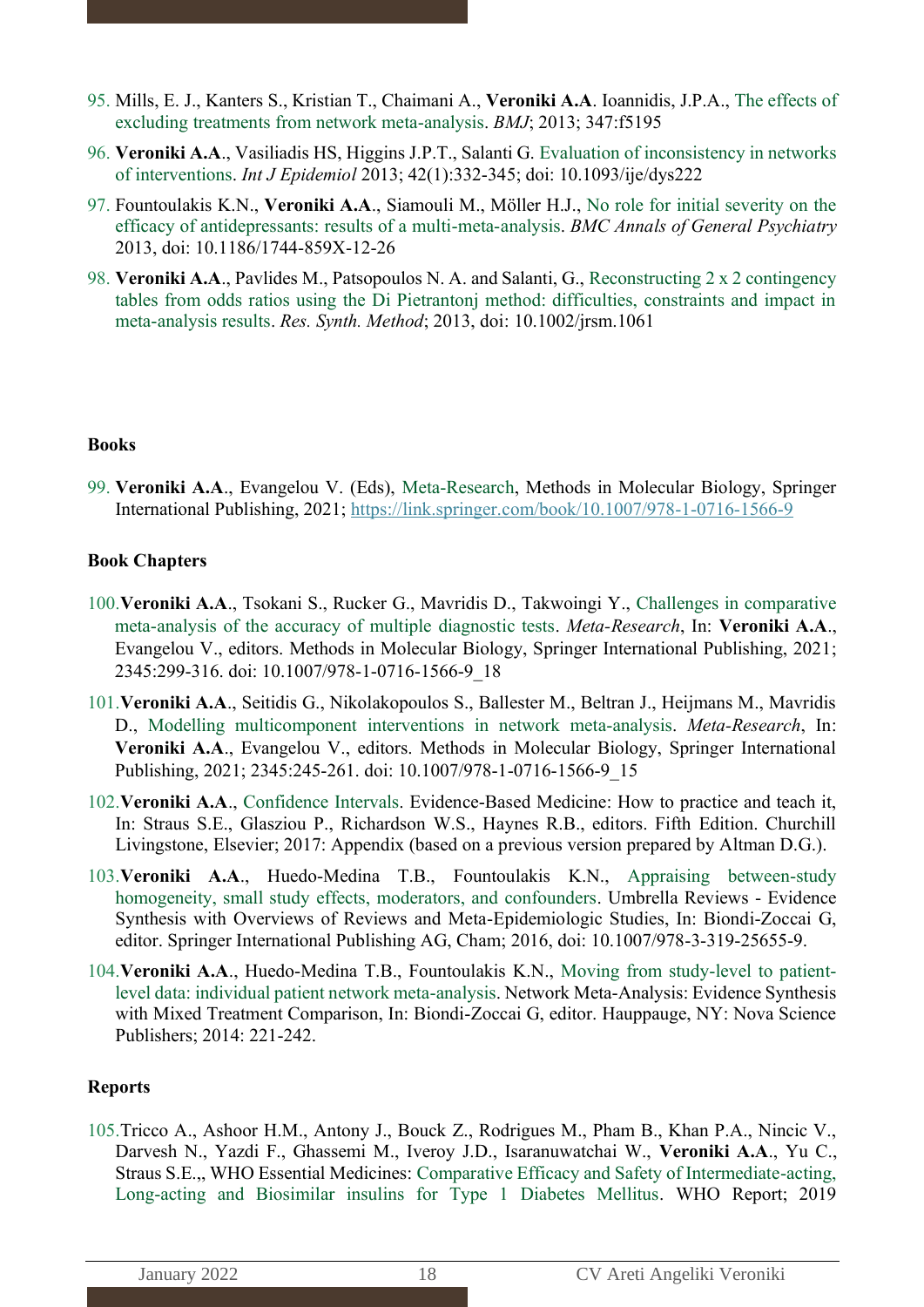[\(https://www.who.int/selection\\_medicines/committees/expert/22/applications/insulin\\_analogues](https://www.who.int/selection_medicines/committees/expert/22/applications/insulin_analogues/en/)  $/en$ 

- 106. Ashoor H.M., Antony J., Isaranuwatchai W., **Veroniki A.A**., Straus S.E., Tricco A., WHO Essential Medicines: Insulin for type 1 diabetes. Summary results of a network meta-analysis. WHO Report; 2016 [\(https://www.who.int/selection\\_medicines/committees/expert/21/applications/18.5\\_REV\\_insulin](https://www.who.int/selection_medicines/committees/expert/21/applications/18.5_REV_insulin_analogues.pdf) [\\_analogues.pdf\)](https://www.who.int/selection_medicines/committees/expert/21/applications/18.5_REV_insulin_analogues.pdf)
- 107. Zarin W., **Veroniki A.A**., Nincic V., Antony J., Vafaei A., Reynen E., Motiwala S., Rios P., Shannon S., Daly C., Ewusie J., Straus S.E., Tricco A.C. A Scoping Review of all Published Network Meta-Analyses until the end of 2013. CADTH Report; 2015 [\(https://knowledgetranslation.net/wp-content/uploads/2017/10/Rapid-Review-NMA\\_Report-to-](https://knowledgetranslation.net/wp-content/uploads/2017/10/Rapid-Review-NMA_Report-to-CADTH_11SEPT2015_FINAL-Draft.pdf)[CADTH\\_11SEPT2015\\_FINAL-Draft.pdf](https://knowledgetranslation.net/wp-content/uploads/2017/10/Rapid-Review-NMA_Report-to-CADTH_11SEPT2015_FINAL-Draft.pdf)

# **PhD/MSc Thesis**

- 108. **Veroniki A.A.** Study of the heterogeneity and inconsistency in networks of multiple interventions. Department of Hygiene & Epidemiology, University of Ioannina School of Medicine; May 2014, Ioannina, Greece
- 109. **Veroniki A.A.** Multivariate Elliptically Contoured Distributions: Estimation-Testing Hypothesis. A Review and an Application. Department of Mathematics, Section of Probability, Statistics and Operations Research, University of Ioannina; February 2010, Ioannina, Greece

# **Presentations and Special Lectures**

# **Oral Presentations**

- 1. **Veroniki AA**, Langan D, Simmonds M, Chaimani A, Dwan K, McKenzie J. Random-effects meta-analysis methods in RevMan: evidence-based recommendations for the implementation of new methods. *Engaging Evidence 2021: Evolving approaches*, Australia and New Zeland, 9 November 2021 [presented by McKenzie J.]
- 2. *Veroniki A.A.,* Tsokani S., White IR; Schwarzer G; Rücker G, Mavridis D., Higgins JPT; Salanti G. Prevalence of evidence of inconsistency and its association with network structural characteristics in 201 published networks of interventions. *2021 CADTH Symposium;* 4 November 2021
- 3. *Veroniki A.A.,* Tsokani S. Impact of reporting guidelines and prevalence of inconsistency in systematic reviews with network meta-analysis. *TI Methods Speaker Series;* 27 October 2021. [https://www.ti.ubc.ca/2021/10/13/oct-27-ti-methods-speaker-series-impact-of-reporting](https://www.ti.ubc.ca/2021/10/13/oct-27-ti-methods-speaker-series-impact-of-reporting-guidelines-and-prevalence-of-inconsistency-in-systematic-reviews-with-network-meta-analysis/)[guidelines-and-prevalence-of-inconsistency-in-systematic-reviews-with-network-meta-analysis/](https://www.ti.ubc.ca/2021/10/13/oct-27-ti-methods-speaker-series-impact-of-reporting-guidelines-and-prevalence-of-inconsistency-in-systematic-reviews-with-network-meta-analysis/)
- 4. **Veroniki AA**. Comparative safety and efficacy of cognitive enhancers for Alzheimer's dementia: An individual patient data network meta-analysis. *Vivli 2020 Annual Meeting*, 10 November 2020
- 5. **Veroniki AA**., Tsokani S., Paraskevaidis E., Mavridis D. Μeta-analysis of the accuracy of multiple diagnostic tests for cervical cancer. *Hellenic Society for Colposcopy and Cervical Pathology*, 31 October 2020
- 6. **Veroniki AA**. Network Meta-analysis properties and advantages. *Hellenic Society for Colposcopy and Cervical Pathology*, 31 October 2020
- 7. **Veroniki AA**, Ashoor H, Rios P, Seitidis G, Mavridis D, Straus S, Tricco A. Dealing with retrieval bias for an evidence-informed individual patient data network meta-analysis. *Systematic Review Methods Research Day* (conducted by Agency for Healthcare Research and Quality Evidence-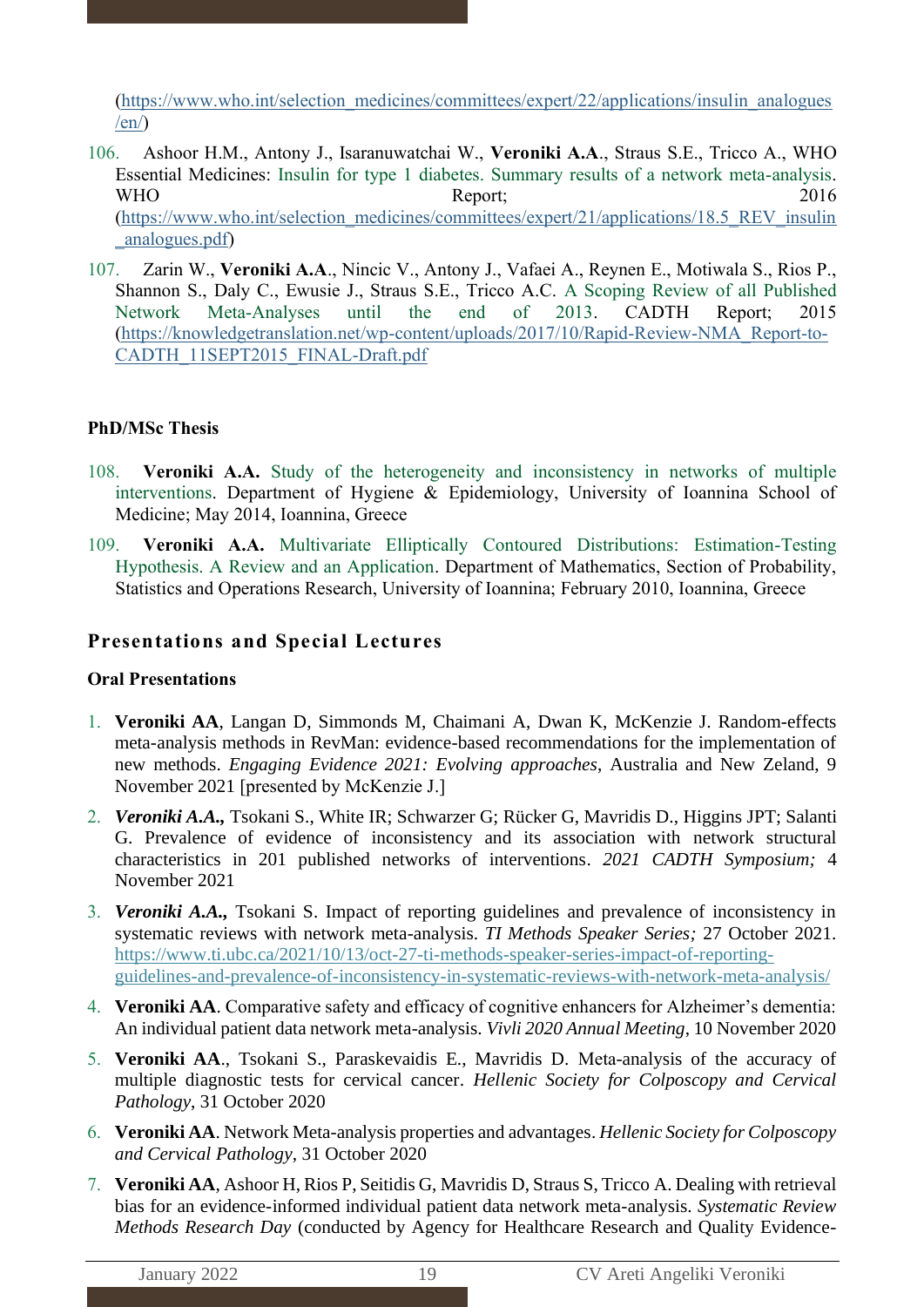based Practice Center [AHRQ EPC] program, Guidelines International Network - North America [G-I-N/NA], Cochrane Canada, and Cochrane US), 30 October 2020

- 8. **Veroniki A.A**. Introduction to Meta-analysis of randomized controlled trials. *3rd Congress on Evidence Based Mental Health: From research to clinical practice*, November 2020, Ioannina, Greece [*conference cancelled*]
- 9. **Veroniki A.A**. Random-Effects Meta-analysis. *3rd Congress on Evidence Based Mental Health: From research to clinical practice*, November 2020, Ioannina, Greece [*conference cancelled*]
- 10. **Veroniki A.A**., Sofia Tsokani, Gerta Rücker, Yemisi Takwoingi, Dimitris Mavridis. Characteristics of network meta-analyses using diagnostic test accuracy studies. *27th Cochrane Colloquium*, October 2020, Toronto, Ontario, Canada. [*conference cancelled*]
- 11. **Veroniki A.A**., Ashoor H., Patricia R., Seitidis G., Mavridis D., Straus S.E, Tricco A.C. Dealing with retrieval bias for an evidence-informed individual patient data network meta-analysis. *27th Cochrane Colloquium*, October 2020, Toronto, Ontario, Canada. [*conference cancelled*]
- 12. Watt J.A., **Veroniki A.A**., Tricco A.C., Straus S.E. Using a Distribution-Based Approach and Systematic Review Methods to Derive Minimum Clinically Important Differences. *27th Cochrane Colloquium*, October 2020, Toronto, Ontario, Canada. [*conference cancelled*]
- 13. Invited Speaker: **Veroniki A.A**. Introduction to network meta-analysis for complex networks of interventions. *Decision Making Under Uncertainty: The Role of Data Seminar*, November 2019, Patra, Greece
- 14. Athanasiou A.A., **Veroniki A.A**., Kyrgiou M. Balancing oncological and reproductive outcomes when Treating CIN – Network meta-analysis. *Cervical & Colposcopy Pathology Conference*, November 2019, Ioannina, Greece
- 15. Tsivgoulis G., Katsanos A.H., Eggers J., Larrue V., Thomassen L., Grotta J.C., Mavridis D., Schellinger P.T., Seitidis G., Demchuk A., Novotny V., Molina C.A., **Veroniki A.A**., Köhrmann M., Soinne L., Khanevski A.N., Barreto A.D., Saqqur M., Psaltopoulou T., Muir K.W., Fiebach J.B., Rothlisberger T., Kent T.A., Mandava P., Alexandrov A.W., Alexandrov A.V. Safety And Efficacy Of Sonothrombolysis In Acute Ischemic Stroke Patients With Large Vessel Occlusion: International Collaborative Individual Patient Data Meta-analysis, *American Heart Association | American Stroke Association*, November 2019, Philadelphia, Pennsylvania, USA [presented by Katsanos A.H.]
- 16. Watt J., Goodarzi Z., **Veroniki A.A**., Nincic V., Khan P., Ghassemi M., Thompson Y., Tricco A.C., Staus S.E. Comparative Efficacy of Pharmacological and Non-Pharmacological Interventions for Aggressive and Agitated Behaviours in Dementia: A Systematic Review and Network Meta-Analysis. 10<sup>th</sup> Canadian Conference on Dementia; October 2019, Ouébec City, Québec, Canada [presented by Watt J.]
- 17. **Veroniki A.A**., White I.R., Schwarzer G., Rücker G., Mavridis D., Higgins J.P., Salanti G. Empirical evaluation of network consistency in networks of multiple interventions. *32nd Panhellenic Statistics Conference*, May 2019, Ioannina, Greece
- 18. Negm A.M., Kennedy C.C., Cameron I.D., Thabane L., **Veroniki A.A**., Adachi J.D., Richardson J., Petropoulou M., Alzahrani J., Papaioannou A. Interventions to improve physical performance: A systematic review and network meta-analysis of randomized controlled trials, *World Congress on Osteoporosis, Osteoarthritis and Musculoskeletal Diseases*, April 2019, Paris, France [presented by Negm A.]
- 19. Watt J., Goodarzi Z., **Veroniki A.A**., Tricco A.C., Straus S.E. Comparative Efficacy of Pharmacological and Non-Pharmacological Interventions for Aggressive and Agitated Behaviours in Dementia. *Critical Care Strategic Clinical Network*, March 2019, Toronto, Canada [presented by Watt J.]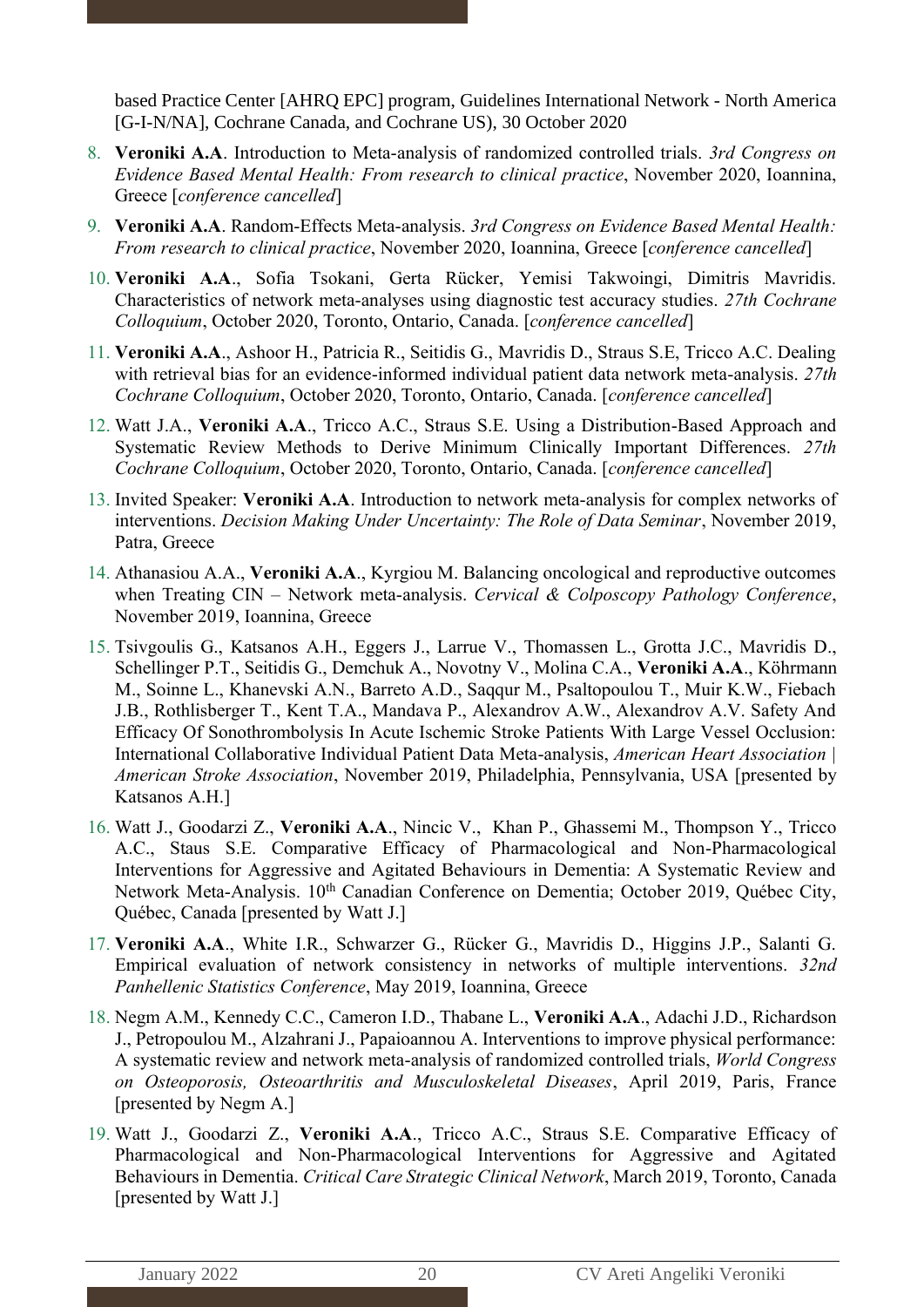- 20. Ashoor H., **Veroniki A.A**., Tricco A.C., Antony J., Bouck Z., Rodrigues M., Pham B., Khan P.A., Nincic V., Darvesh N., Yazdi F., Ghassemi M., Iveroy J.D., Isaranuwatchai W., Yu C., Straus S.E., Comparative Efficacy and Safety of Insulin Preparations and Biosimilar insulins for Type 1 Diabetes Mellitus, *Canadian Institutes of Health Research/Drug Safety and Effectiveness Network (CIHR-DSEN)*, March 2019, Toronto, Canada [presented by Ashoor H.]
- 21. Negm A.M., Kennedy C.C., Thabane L., **Veroniki A.A**., Adachi J.D., Richardson J., Cameron I.D., Giangregorio A., Petropoulou M., Alsaad S., Alzahrani J., Maaz M., Ahmed M.M., Kim E., Tehfe H., Dima R., Sabanayagam K., Hewston P., Abu Alrob H., Papaioannou A. Interventions to treat frailty: A systematic review and network meta-analysis of randomized controlled trials, *8th International Conference on Frailty and Sarcopenia Research (ICFSR),* February 2019, Miami Beach, Florida, USA [presented by Negm A.]
- 22. Tricco A.C., Moore J., Beben N., Brownson R.C., Chambers D., Dolovich L., Edwards A., Fairclough L., Glasziou P., Graham I., Hemmelgarn B., Holmes B., Isaranuwatchai W., Legare F., Majumdar S.R., Presseau J., Squires J., Stelfox S.T., Strifler L., Thompson K., Van der Weijden T., **Veroniki A.A**., Straus S.E. Sustaining implementation interventions for chronic disease management in older adults: preliminary findings from a systematic review and network meta-analysis, *10th Annual Conference on the Science of Dissemination and Implementation in Health*, December 2018, Arlington, VA, USA [presented by Straus S.]
- 23. Tricco A.C., **Veroniki A.A**. Advancing the RWE Methodological Toolbox*. Canadian Association for Population Therapeutics (CAPT) Scientific Program*, October 2018, Toronto, Canada. [presented by Tricco A.C.]
- 24. Lever S., Kalliala I., **Veroniki A.A**., Mitra A., Flanagan J., Kyrgiou M. Is human papillomavirus DNA methylation an accurate diagnostic marker for detection of women with abnormalities at cervical cancer screening? A Systematic Review and Meta-analysis, *Eurogin*, December 2018, Lisbon, Portugal [presented by Kalliala I.]
- 25. Watt J., Goodarzi Z., **Veroniki A.A**., Tricco A.C., Straus S.E. Methods to calculate the uncertainty in the estimated overall effect size under the random-effects model. *25th Cochrane Colloquium*, September 2018, Edinburgh, UK. [presented by Watt J.]
- 26. **Veroniki A.A**., Methods to calculate the uncertainty in the estimated overall effect size under the random-effects model (presented at the Statistical Methods Group - SMG). *25th Cochrane Colloquium*, September 2018, Edinburgh, UK.
- 27. **Veroniki A.A**. Methods to Calculate Uncertainty in the Estimated Overall Effect Size from a Random-Effects Meta-Analysis. *2018 CADTH Symposium*, April 2018, Halifax, Nova Scotia, Canada.
- 28. Invited Speaker: **Veroniki A.A**. Comparative safety of anti-epileptic drugs during pregnancy. SickKids, *The Hospital for Sick Children*, November 2017, Toronto, Ontario, Canada.
- 29. Karahalios A., Salanti G., Turner S.L., Herbison G.P., White I.R., **Veroniki A.A**., Nikolakopoulou A., McKenzie J.E, An investigation of the impact of using different methods for network meta-analysis. *Global Evidence Summit*, September 2017, Cape Town, South Africa [presented by Karahalios A.]
- 30. Karahalios A., Salanti G., Turner S.L., Herbison G.P., White I.R., **Veroniki A.A**., Nikolakopoulou A., McKenzie J.E, An investigation of the impact of using different methods for network meta-analysis. *38th Annual Conference of the International Society for Clinical Biostatistics*, July 2017, Vigo, Spain [presented by Karahalios A.]
- 31. Watt J., Goodarzi Z., **Veroniki A.A**., Tricco A.C., Straus S.E. Comparative safety and efficacy of pharmacological and non-pharmacological interventions for the behavioural and psychological symptoms of dementia: A systematic review and network meta-analysis. *Drug Safety and Effectiveness Cross-Discipline Training (DSECT) Program - The Objective Structured Knowledge Translation Experience (OSKTE),* June 2017, Toronto, Ontario, Canada.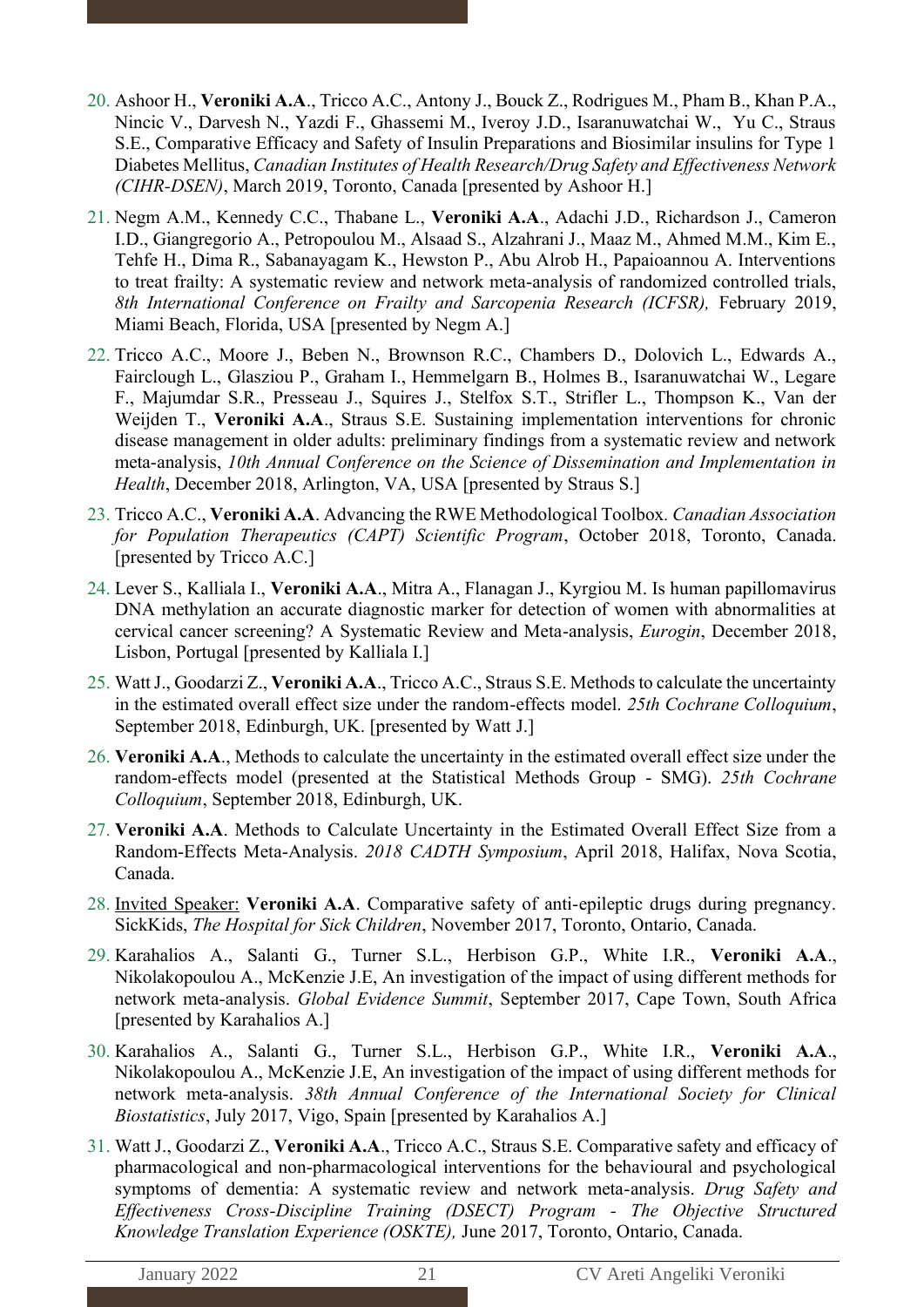- 32. Watt J., **Veroniki A.A**., Pham B., Straus S.E. Bayesian Modelling of Observational Data in Meta-Analyses: Identifying Older Adults at Risk of Harm Following Elective Surgery. *Institute of Health Policy, Management, and Evaluation (IHPME) Research Day 2017*, May 2017, Toronto, Ontario, Canada.
- 33. Florez I., Al-Khalifah R., Sierra J., Granados C., Yepes-Nuñez J., Cuello-Garcia C., Perez-Gaxiola G., Zea A., Hernandez G., **Veroniki A.A**., Guyatt G., Thabane L., Systematic review and network meta-analysis of treatments for acute diarrhea and gastroenteritis in children. Results from a systematic survey of trials*. 28th International Congress of Pediatrics*, August 2016, Vancouver, British Columbia, Canada. [presented by Florez I.]
- 34. Invited Speaker: **Veroniki A.A**., Addressing consistency in networks of randomized trials. *44th Statistical Society of Canada*, May 2016, St. Catharine's, Ontario, Canada.
- 35. Ewusie J.E., Hamid J.S., **Veroniki A.A**., Daly C.H., Blondal E., Soobiah C., Straus S.E., Thabane, L., Tricco, A.C. Incorporating Drug Doses and Drug Combinations in Multiple Treatment Comparisons Using Additive Models. *Statistical Society of Canada Annual Student Conference*, Brock University, May 2016, St. Catharine's, Ontario, Canada. [presented by Ewusie J.E.]
- 36. Ewusie J.E., Hamid J.S., **Veroniki A.A**., Daly C.H., Blondal E., Soobiah C., Straus S.E., Thabane, L., Tricco, A.C. Incorporating Drug Doses and Drug Combinations in Multiple Treatment Comparisons Using Additive Models. *Health Sciences Research Plenary 2016*, May 2016, McMaster University, Hamilton, Ontario, Canada. [presented by Ewusie J.E.]
- 37. Invited Speaker: **Veroniki A.A**., Using Individual Patient Data in Network Meta-analyses. *2016 DSECT Annual Symposium*, April 2016, Toronto, Ontario, Canada.
- 38. Invited Speaker: **Veroniki A.A**., Introduction to Network Meta‐Analysis. *Division of Geriatric Medicine*, April 2016, Toronto, Ontario, Canada.
- 39. Tricco A.C., **Veroniki A.A**., Straus S.E., Zarin W., Nincic V., Vafaei A., Sullivan S., Reynen E., Quality and Reporting Characteristics of Network Meta-analyses: A Scoping Review. *2016 CADTH Symposium*, April 2016, Ottawa, Ontario, Canada.
- 40. Tricco A.C., **Veroniki A.A**., Straus S.E., A Scoping Review of All Published Network Meta-Analyses Reveals Shortcuts in the Conduct of Systematic Reviews. *2016 CADTH Symposium*, April 2016, Ottawa, Ontario, Canada.
- 41. **Veroniki A.A**., Del Giovane C., Dan Jackson, Straus S.E., Thomas S., Blondal E., Kednapa T., Tricco A.C., Modelling the effects of drug dose in hierarchical network meta-analysis models to account for variability in treatment classifications. *2016 CADTH Symposium*, April 2016, Ottawa, Ontario, Canada.
- 42. Invited Speaker: **Veroniki A.A**., Modelling individual patient data in network meta-analysis. *2016 CADTH Symposium*, April 2016, Ottawa, Ontario, Canada.
- 43. **Veroniki A.A**., Methodological or Statistical Considerations: Clinical and Safety Outcomes Associated With Treatment of Acute Venous Thromboembolism A Systematic Review and Metaanalysis. *Drug Safety and Effectiveness Cross-Discipline Training (DSECT) Program - The Objective Structured Knowledge Translation Experience (OSKTE)*, March 2016, Toronto, Ontario, Canada.
- 44. **Veroniki A.A**., Modelling individual patient data in network meta-analysis. *Keenan Research Centre - St. Michael's Hospital*, January 2016, Toronto, Ontario, Canada.
- 45. **Veroniki A.A**., Del Giovane C., Blondal E., Kednapa T., Hutton B., Straus S.E., Tricco A.C., Hierarchical network meta-analysis models accounting for variability in nodes by treatment, dosage-category and single dosage. *23rd Cochrane Colloquium*, October 2015, Vienna, Austria.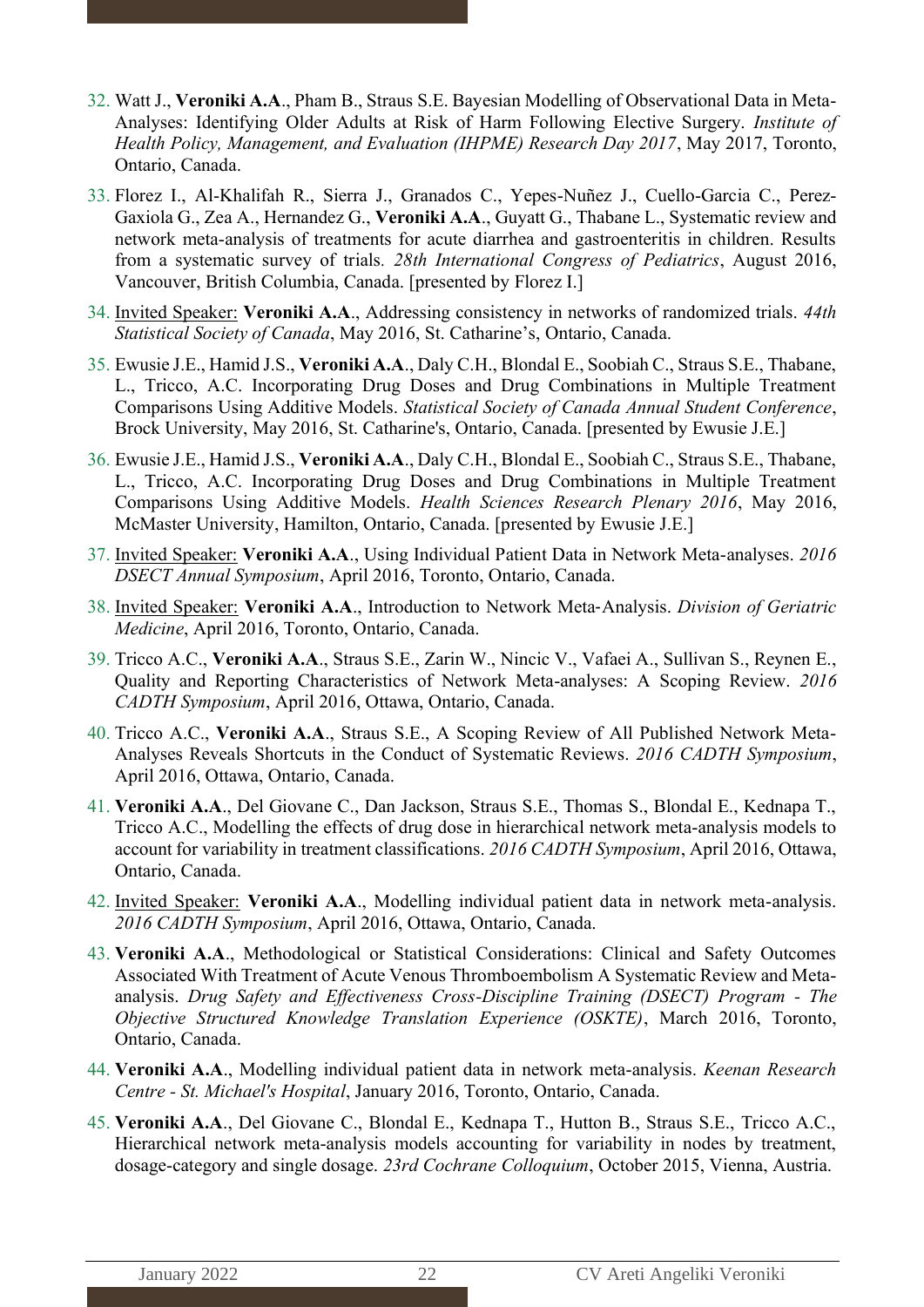- 46. **Veroniki A.A**., Straus S.E., Soobiah C., Elliott M.J., Tricco A.C., Methods and characteristics of indirect comparison methods using individual patient data. *23rd Cochrane Colloquium*, October 2015 Vienna, Austria.
- 47. **Veroniki A.A**., Tricco A.C., Del Giovane C., Blondal E., Kednapa T., Straus S.E., How to model different dose-effects in networks of interventions? *2015 CADTH Symposium*, April 2015, Saskatoon, Saskatchewan, Canada.
- 48. **Veroniki A.A**., Evaluation of the consistency assumption in network meta-analysis; *St. Michael's Hospital, Clinical and Population Research Rounds*, March 2015, Toronto, Canada.
- 49. Invited Speaker: **Veroniki A.A**., Jackson D., Viechtbauer W., Bender R., Bowden J., Knapp G., Kuss O., Higgins J.P.T., Langan D., Salanti G., Methods for statistical inference in random effects meta-analysis for use in systematic reviews of medical interventions, *61st Biometric Colloquium*, Dortmund, March 2015, Germany.
- 50. **Veroniki A.A**., Methodologies to evaluate consistency in networks of interventions with complex evidence structure; Systematic Reviews Roundtable, *The Ottawa Hospital, General Campus*, December 2014, Ottawa, Ontario, Canada.
- 51. Huedo-Medina T.B., Li X., Lally N., Galindo-Garre F., Hidalgo M.D., Yaworski D., **Veroniki A.A**., Individual-participant-data meta-analytic modeling: Measurement challenges & network analysis. *Modern Modeling Methods (M3) Conference*, May 2014, Connecticut, USA. [presented by Huedo-Medina T.B.]
- 52. Invited Speaker: **Veroniki A.A**., Introduction to basic assumptions of network meta-analysis and empirical evaluation of inconsistency; *Keenan Research Centre, St. Michael's Hospital*, January 2014, Toronto, Ontario, Canada.
- 53. **Veroniki A.A**., Vasiliadis H., Higgins J.P.T., Salanti G., Empirical evidence about inconsistency in complex networks of interventions. *21st Cochrane Colloquium*, September 2013, Quebec City, Quebec, Canada.
- 54. **Veroniki A.A**., Jackson D., Viechtbauer W., Bender R., Bowden J., Knapp G., Kuss O., Higgins J.P.T., Langan D., Salanti G., Methods to estimate the heterogeneity variance, its uncertainty and to draw inference on the meta-analysis summary effect (presented at the Statistical Methods Group - SMG). *21st Cochrane Colloquium*, September 2013, Quebec City, Quebec, Canada.
- 55. **Veroniki A.A**., Vasiliadis H., Higgins J.P.T., Salanti G., Evaluation of inconsistency in networks of randomized trials. *3rd Hellenic Forum of Public Health and Social* Medicine, December 2012, Athens, Greece.
- 56. Invited Speaker: **Veroniki A.A**., Chaimani A., Salanti G., Database of indirect evidence: A collection of published meta-analyses of networks of interventions, Institute for Clinical Research and Health Policy Studies, *Tufts Medical Center*, April 2012, Boston, USA.

### **Workshops**

- 57. **Veroniki A.A.,** Mavridis D., Petropoulou M., Tsokani S. Seminar in Meta-Analysis. *32nd Panhellenic Statistics Conference*, May 2019, Ioannina, Greece.
- 58. **Veroniki A.A.**, McKenzie J., 'Introduction to meta-analysis 2: meta-analysis of binary and continuous outcomes. *25th Cochrane Colloquium*, September 2018, Edinburgh, UK.
- 59. **Veroniki A.A**., Tricco A.C., How can policy-makers and clinicians trust the results of a network meta-analysis? A workshop on how to apply the International Society for Pharmacoeconomics and Outcomes Research (ISPOR) tool. *2018 CADTH Symposium*, April2018, Halifax, Nova Scotia, Canada.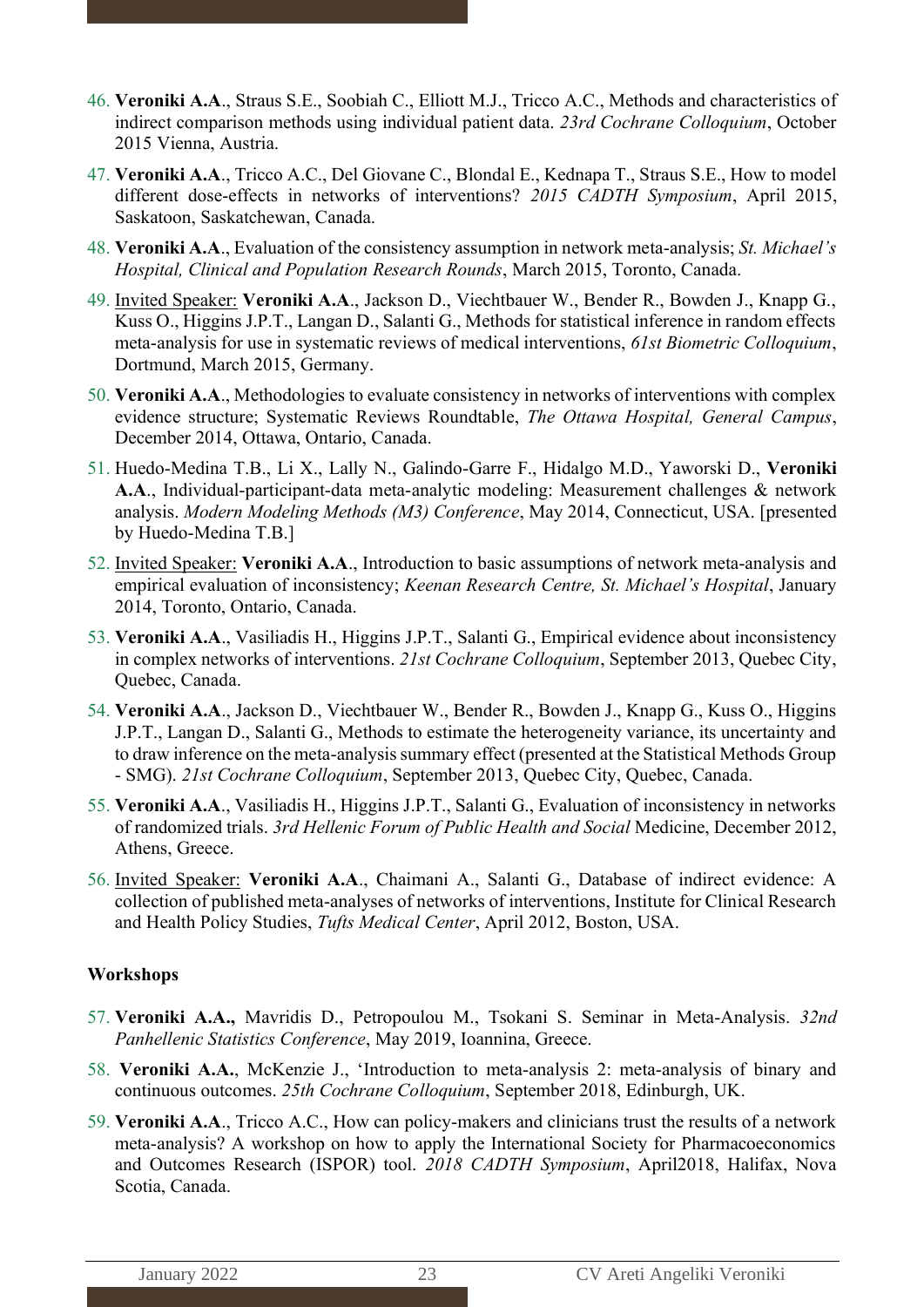- 60. Invited Speaker: **Veroniki A.A**., Tricco A.C., How decision makers use results of NMA? A workshop on how to apply the International Society for Pharmacoeconomics and Outcomes Research (ISPOR) tool. *Health Quality Ontario*, November 2017, Toronto, Ontario, Canada.
- 61. **Veroniki A.A**., Tricco A.C., How can policy-makers and clinicians trust the results of a network meta-analysis? A workshop on how to apply the International Society for Pharmacoeconomics and Outcomes Research (ISPOR) tool. *2017 CADTH Symposium*, April 2017, Ottawa, Ontario, Canada.
- 62. Pechlivanoglou P., **Veroniki A.A**., Integrating Network meta-analyses and Economic Evaluations. *2016 CADTH Symposium*, April 2016, Ottawa, Ontario, Canada.
- 63. **Veroniki A.A**., Tricco A.C., Sharon S.E. How can policy-makers and clinicians trust the results of a network meta-analysis? A workshop on how to apply the International Society for Pharmacoeconomics and Outcomes Research (ISPOR) tool. *2016 CADTH Symposium*, April 2016, Ottawa, Ontario, Canada.
- 64. Invited Speaker: **Veroniki A.A**., Tricco A.C., Introduction to network meta-analysis and ISPOR checklist *Provincial Ministry of Health in British Columbia*, May 2015, Vancouver, British Columbia, Canada.
- 65. Pechlivanoglou P., **Veroniki A.A**., Mitsakakis N., Embedding NMA in economic evaluations. Workshop. *2015 CADTH Symposium*, April 2015, Saskatoon, Canada.
- 66. **Veroniki A.A**., Mavridis D., 'Comparing multiple treatments 2: Statistical methods for network meta-analysis'. Workshop. *21st Cochrane Colloquium*, September 2013, Quebec City, Quebec, Canada.
- 67. **Veroniki A.A**., Mavridis D., 'Introduction to meta-analysis 2: Effect measures for dichotomous outcomes'. Workshop. *19th Cochrane Colloquium*, October 2011, Madrid, Spain.

#### **Poster Presentations**

- 68. **Veroniki A.A**., Tsokani S., Rucker G., Mavridis D., Takwoingi Y., Network meta-analysis methods for ranking the accuracy of multiple diagnostic tests. *MEMTAB2020 Symposium*, December 2020, [KU Leuven, Belgium](https://www.kuleuven.be/register/en/memtab-2020/step1)
- 69. **Veroniki A.A**., Ashoor H., Patricia R., Seitidis G., Mavridis D., Holroyd-Leduc J., Straus S.E, Tricco A.C. Comparative safety and efficacy of cognitive enhancers for Alzheimer's dementia: An individual patient data network meta-analysis. *27th Cochrane Colloquium*, October 2020, Toronto, Ontario, Canada. [*conference cancelled*] [https://abstracts.cochrane.org/2020](https://abstracts.cochrane.org/2020-abstracts/comparative-safety-and-efficacy-cognitive-enhancers-alzheimer%E2%80%99s-dementia-individual) [abstracts/comparative-safety-and-efficacy-cognitive-enhancers-alzheimer%E2%80%99s](https://abstracts.cochrane.org/2020-abstracts/comparative-safety-and-efficacy-cognitive-enhancers-alzheimer%E2%80%99s-dementia-individual)[dementia-individual](https://abstracts.cochrane.org/2020-abstracts/comparative-safety-and-efficacy-cognitive-enhancers-alzheimer%E2%80%99s-dementia-individual)
- 70. **Veroniki A.A**., Ashoor H.M., Le S.P.C., Rios P., Stewart L.A., Clarke M., Mavridis D., Straus S.E., Tricco A.C. Barriers and facilitators to data sharing of individual patient data (IPD): A randomised control trial. *25th Cochrane Colloquium*, September 2018, Edinburgh, UK.
- 71. **Veroniki A.A**., Bender R., Glasziou P., Straus S.E., Tricco A.C. The number needed to treat in pairwise and network meta-analysis and its graphical representation. *25th Cochrane Colloquium*, September 2018, Edinburgh, UK.
- 72. Lachance C.C., Wong E.K.C., Page M.J., Watt J., **Veroniki A.A**., Straus S.E., Tricco A.C. Examining Reporting Bias in Randomized Controlled Trials from Two Network Meta-Analyses: Comparison of Clinical Trial Registrations and Their Respective Publications. *25th Cochrane Colloquium*, September 2018, Edinburgh, UK. [presented by Lachance C.C.]
- 73. Watt J, Goodarzi Z, Tricco AC, **Veroniki A.A**., Straus SE. Comparative Efficacy of Pharmacological and Non-Pharmacological Treatments for Aggressive Behaviors in Dementia: A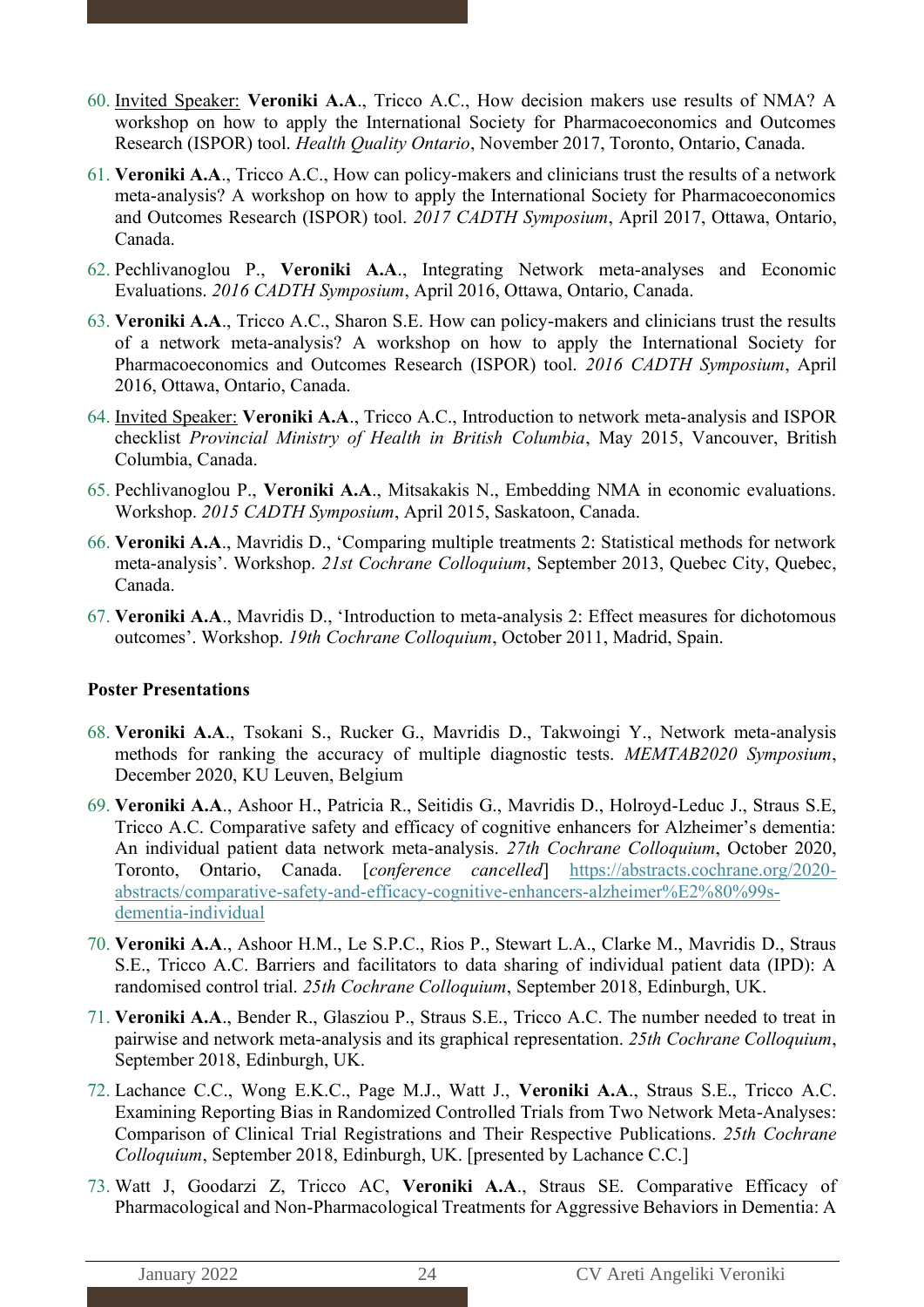Systematic Review and Network Meta-Analysis. *American Geriatrics 2018 Annual Scientific Meeting*, May 2018, Orlando, Florida, USA [presented by Watt J.]

- 74. Watt J, **Veroniki A.A**., Pham B, Straus SE. Bayesian Modelling of Observational Data in Meta-Analyses: Identifying Older Adults at Risk of Harm Following Elective Surgery. *Department of Medicine, University of Toronto*, May 2017, Toronto, Ontario, Canada. [presented by Watt J.]
- 75. Daly C.H., Hamid J.S., **Veroniki A.A**., Ewusie J.E., Thomas S., Cogo E., Straus S., Thabane, L., Tricco, A.C., Using Additive Models for Analyzing Evidence on Complex Interventions Aimed at Falls Prevention. *Health Sciences Research Plenary 2016*, May 2016, McMaster University, Hamilton, Ontario, Canada. [presented by Daly C.H.]
- 76. Daly C.H., Hamid J.S., **Veroniki A.A**., Ewusie J.E., Thomas S., Cogo E., Straus S., Thabane, L., Tricco, A.C., Using Additive Models for Synthesizing Evidence on Complex Interventions Aimed at Falls Prevention. *13th Annual Clinical Epidemiology and Biostatistics Research Day*, March 2016, McMaster University, Hamilton, Ontario, Canada. [presented by Daly C.H.]
- 77. Ewusie J.E., Hamid J.S., **Veroniki A.A**., Daly C.H., Blondal E., Soobiah C., Straus S.E., Thabane, L., Tricco, A.C. Incorporating Drug Doses and Drug Combinations in Multiple Treatment Comparisons Using Additive Models. *13th Annual Clinical Epidemiology and Biostatistics Research Day*, March 2016, McMaster University, Hamilton, Ontario, Canada. [presented by Ewusie J.E.]
- 78. **Veroniki A.A**., Higgins J.P.T., White R.I., Salanti G., Methodologies to evaluate consistency in networks of interventions with complex evidence structure, *2015 CADTH Symposium*, April 2015 Saskatoon, Saskatchewan, Canada.
- 79. **Veroniki A.A**., Tricco A.C., Blondal E., Hamid J.S., Straus S.E., Incorporating dosages increases the relevance of network meta-analysis for decision-makers: A case example using data from a systematic review of serotonin (5-HT3) receptor antagonists in patients undergoing surgery, *2015 CADTH Symposium*, April 2015, Saskatoon, Saskatchewan, Canada. [presented by Tricco A.C.]
- 80. Tricco A.C., **Veroniki A.A**., Blondal E., Hamid J. S., Straus S.E., Incorporating dosages increase the relevance of network meta-analysis for decision-makers: A case example using data from a systematic review of serotonin (5-HT3) receptor antagonists in patients undergoing surgery, *Canadian Association for Population Therapeutics 2014 Annual Conference Drivers of Change*: how HTA, evidence, and policy affect perceptions of value and health care practice, November 2014, Toronto, Ontario, Canada. [presented by Tricco A.C.]
- 81. **Veroniki A.A**., Mavridis D., Higgins J.P.T., Salanti. G., Statistical evaluation of consistency in networks of randomized trials and assessment of factors that control its significance. *4th Hellenic Forum of Public Health and Social Medicine*, November 2013, Athens, Greece.
- 82. **Veroniki A.A**., Vasiliadis H., Higgins J.P.T., Salanti. G., Evaluation of inconsistency in networks of interventions. *34th Annual Conference of the International Society for Clinical Biostatistics*, August 2013, Munich, Germany.
- 83. **Veroniki A.A**., Pavlides M., Patsopoulos N. A., Salanti. G. Reconstructing 2x2 contingency tables from odds ratios: difficulties, constraints and impact in meta-analysis results. *19th Cochrane Colloquium, October 2011*, Madrid, Spain.

# **Computer Skills**

Considerable experience in: R, S-PLUS, WinBUGS/OpenBUGS, STATA, SPSS, RevMan, Microsoft Office Some experience in: Matlab, Mathematica, C++, Java, Lindo AP Certificates: ECDL Expert (December 2008), ECDL Progress (October 2008)